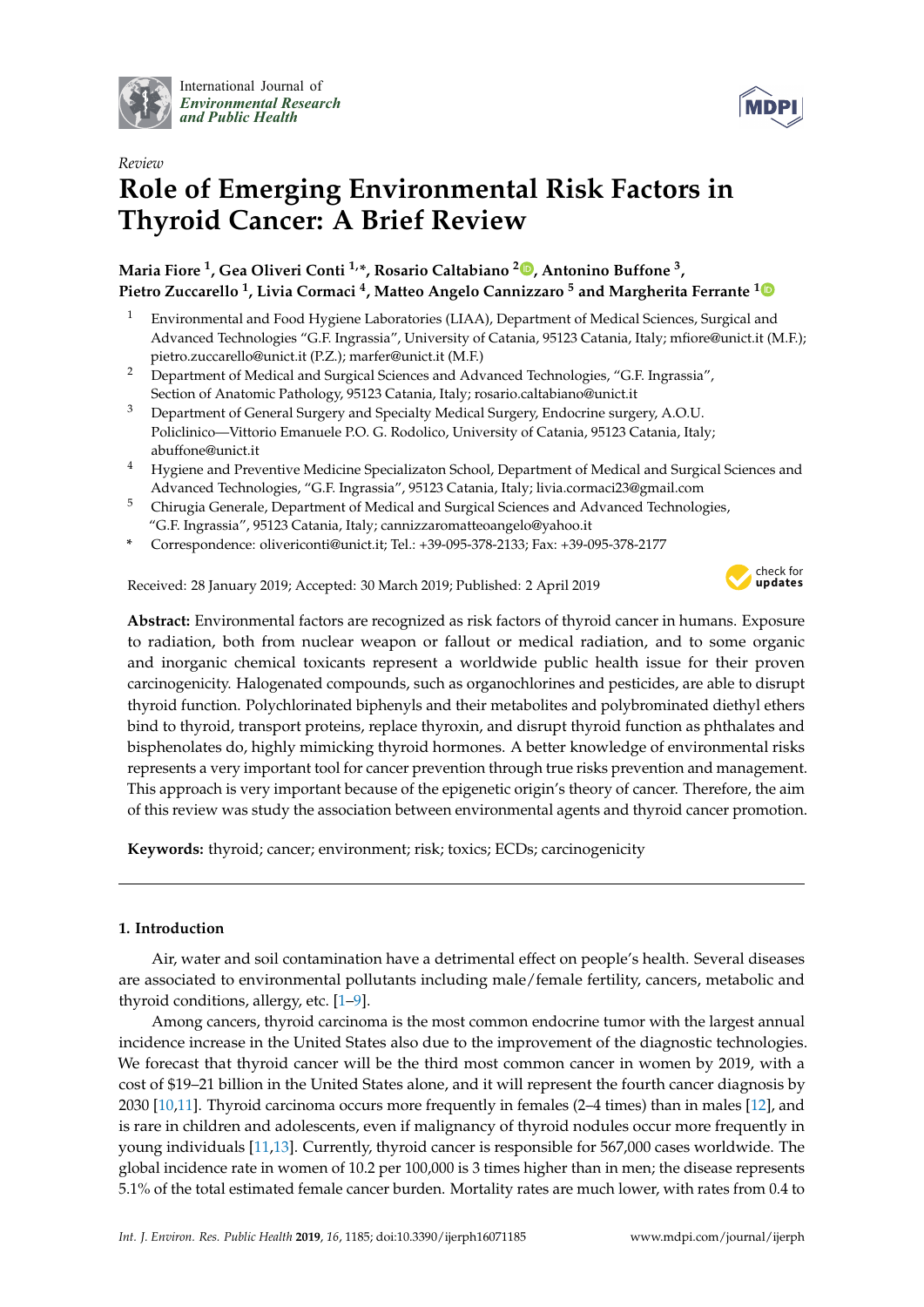0.5 in men and women, and an estimated 41,000 deaths. Thyroid cancer incidence rates are the highest among both men and women in the Republic of Korea. Incidence rates are higher among women than among men in North America (especially in Canada), Australia/New Zealand, as well as Eastern Asia; female rates also are high in several countries in the Pacific, including New Caledonia and French Polynesia [\[14\]](#page-13-1). The Italian AIRTUM Working Group reported that in adolescents (15–19 years) between 1988 and 2008, a significant increase in incidence rates was observed for all malignant tumors, in particular Hodgkin's lymphoma and thyroid cancer (age-period-cohort: +6.1%). The increase in cancer incidence observed until the end of nineties has halted, with the sole exception of thyroid cancer in young people [\[13,](#page-13-0)[14\]](#page-13-1).

The thyroid carcinoma may originate from follicular thyroid cells or parafollicular cells. Follicular cell-derived carcinomas can be classified into:

- 1. papillary thyroid cancer (PTC; 75–85% of cases) often with an excellent prognosis;
- 2. follicular thyroid cancer (FTC; 10–20% of cases);
- 3. Hürtle cell carcinomas (or oxyphilic cell carcinoma), rare and with prognosis similar to FTC;
- 4. poorly differentiated thyroid cancer (PDTC), an uncommon form of thyroid carcinomas accounting for less than 5% of all cases;
- 5. anaplastic thyroid cancer (ATC), aggressive undifferentiated tumors with a mortality near to 100% of patients, and finally.

Differentiated thyroid cancers represent about 90% of all thyroid cancers including the papillary and follicular histotypes, and have generally a favorable prognosis [\[11](#page-12-3)[,12\]](#page-12-4). Several studies report that environmental factors, lifestyle, and comorbidities could directly contribute to this phenomenon; in particular, the environmental exposures to pollutants are of interest for epidemiologists due to their ubiquitous presence and the high dispersion in several environmental compartments including food chain. Often, no sufficient data are available about carcinogenicity and/or capacity to affect the human endocrine system for many pollutants, and because of the lack of full understanding of the pathologic phenomenon, it is difficult at present to propose an efficient prevention strategy for thyroid cancer. So, we performed a comprehensive review of the reported environmental risks significantly associated to thyroid carcinogenesis.

# **2. Material and Methods**

Research was performed according to the PRISMA (Preferred Reporting Items for Systematic Reviews and Meta-analyses) guidelines [\[15\]](#page-13-2). The international databases PubMed, Web of Sciences, and Scopus were used to identify articles and studies that evaluated the relationship between environmental risks exposure and thyroid cancer.

In our search strategy, we applied the following combinations of keywords—environmental risk, thyroid, cancer, pesticides, Persistent Organic Pollutants (POPs), Endocrine disrupting chemicals (ECDs), Bisphenol A (BPA), phthalates, metals, radiation, and Polychlorinated Biphenyl (PCBs). We also used combinations of the keywords such as environmental risks of thyroid cancer, chemical pollutants and thyroid cancer, environmental exposures and thyroid cancer, pesticides and thyroid cancer, and POPs and thyroid cancer. Two investigators independently reviewed each publication to be included in the review, applying the study selection criteria, and then reported.

The authors concluded that the studies were of limited quantity to conduct meaningful meta-analysis of all studies. We included case–control studies, cohort studies, cross-sectional studies, interventional studies, reviews, systematic review and meta-analysis, published between 2009 and 2019. Only the articles in English and French were considered. We excluded letters, conference, abstracts or editorials; poor quality articles; in vitro and in vivo studies.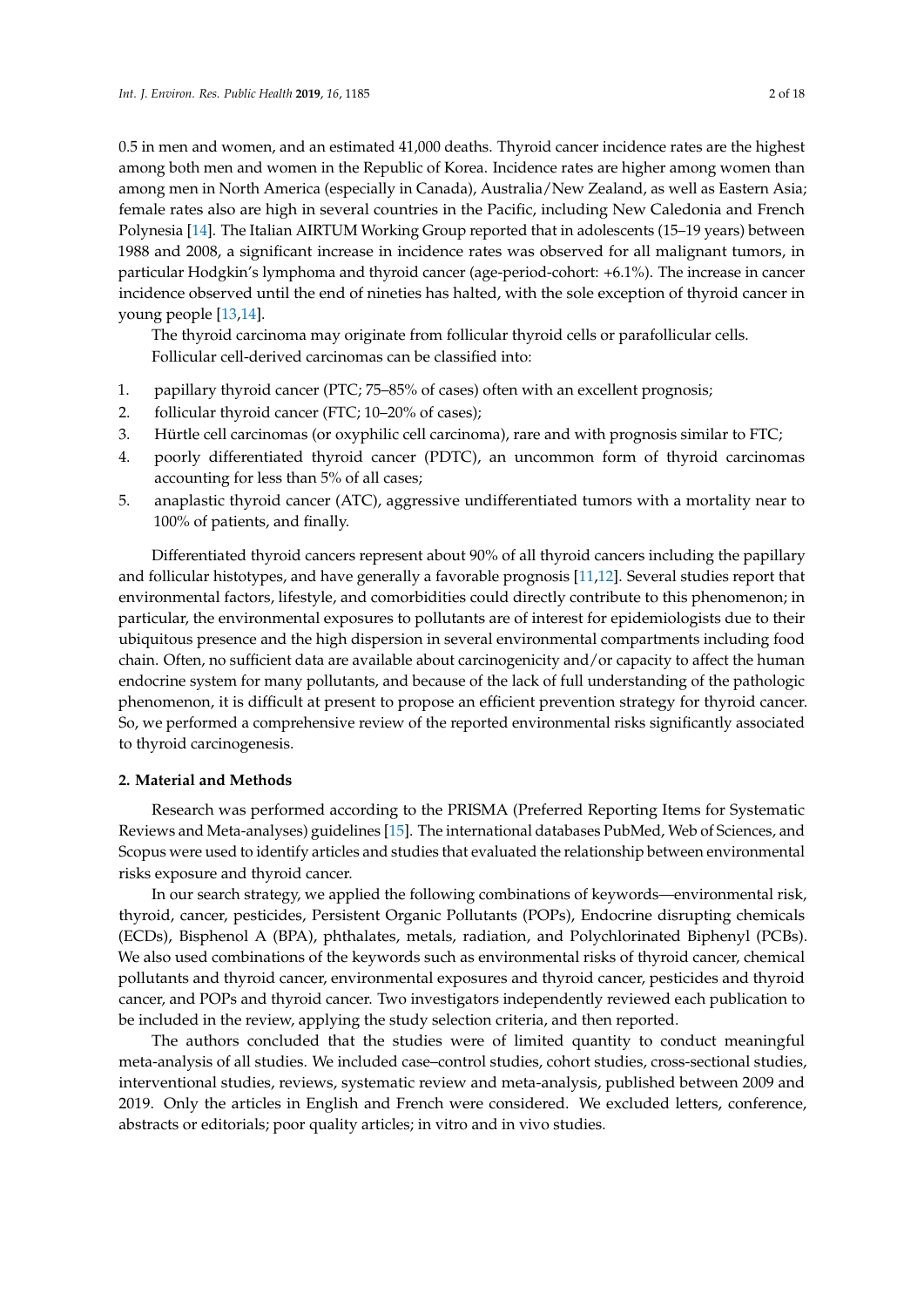# **3. Chemical Pollutants**

Environmental endocrine disrupting chemicals (EDCs), including pesticides and industrial chemicals produce deleterious effects on health. Long-term human studies about the thyroid-related outcomes of ECDs are still lacking. Exposure to ECDs is not always correlated with reductions in thyroid hormone in humans [\[16](#page-13-3)[,17\]](#page-13-4). The lifelong chronic and sub-chronic exposure to a large mixture of chemicals and the large physiological variation in thyroid hormone levels among individuals make human studies very difficult to perform [\[17,](#page-13-4)[18\]](#page-13-5).

# *3.1. Pesticides*

Organochlorine pesticides were introduced in the 1940s for their effectiveness against a variety of insects. However, like polychlorinated biphenyls (PCBs), they were also banned in developed countries during the 1970s and 1980s. Dichlorodiphenyltrichloroethane (DDT, along with its major metabolite dichlorodiphenyldichloroethylene (p,p-DDE) is only one of the many organochlorine pesticides, which was the most studied for its activity as ECD.

DDT and HCB (hexachlorobenzene) show developmental defects in thyroid hormone production [\[19\]](#page-13-6). DDT decreases the thyroid hormones activity, while HCB metabolizes giving highly toxic compounds, targeting thyroid hormones.

Several studies examined the relationship between pesticide exposures and some cancers including thyroid cancer, but none of the studied pesticides (alachlor, atrazine, chlorpyriphos, glyphosate, imazethapyr, and metolachlor) were associated with increased risk of cancer [\[19,](#page-13-6)[20\]](#page-13-7).

#### *3.2. Phthalates and Bisphenol A*

Phthalates are widely used as plasticizers to improve the plasticity, flexibility, and the malleability of the materials. Humans are exposed to phthalates through several routes such as inhalation, ingestion, and dermal exposure [\[21\]](#page-13-8). Despite the current ban for the use of some phthalates such as Di-(2-Ethylhexyl) phthalate (DEHP) in children's toys in US and EU, many types of phthalates are still employed in various other industries, i.e., in cosmetics, paints, food packaging, cleaning agents, and medical devices (tablet coatings, blood bags and tubes, drugs packaging, etc.). Phthalates aren't accumulating in the body, but they are metabolized and mainly excreted in the urine (within hours or few days) [\[7,](#page-12-5)[21\]](#page-13-8). Phthalates have endocrine-disrupting ability, and thyroid is one of the major target organs. Phthalates are particularly interesting EDCs due to the continuous and long-term exposure of the whole world's population. Literature shows that many phthalates (including butyl benzyl phthalate (BBP) and DEHP) are able to bind and activate the estrogen receptor and angiogenesis, and tumor progression processes through the regulation of vascular endothelium growth factor (VEGF). In fact, these compounds induced a dose-dependent increase of VEGF secretion in MELN's cells (Melbourne cells model) with constant expression of ERα receptor (estrogen receptor alpha) [\[7\]](#page-12-5).

Bisphenol A (BPA) is another plasticizer that interferes with thyroid hormone. BPA disturbs the synthesis and secretion of endogenous hormones in humans and other organisms, and mimic endogenous hormones, disrupting the normal function of the endocrine systems. In fact, BPA is structurally similar to 17b-estradiol, and it competes with endogenous estrogens to bind membrane estrogen receptors [\[22\]](#page-13-9). Some studies indicate several mechanisms by which BPA may interfere with thyroid function; in fact BPA inhibits human recombinant TPO (thrombopoietin) activity, and at receptor level, BPA binds to the thyroid hormone receptor (TR) as a weak ligand and acts as an antagonist to T3, thus inhibiting TR-mediated transcriptional activity. No human studies about the thyroid-disrupting effects of BPA have been performed, but results from animals study support the hypothesis of BPA as a risk factor for thyroid cancer. In particular, according to current fetal origin hypothesis of cancer, the fetus and infant are the most vulnerable to BPA exposure effects [\[23\]](#page-13-10).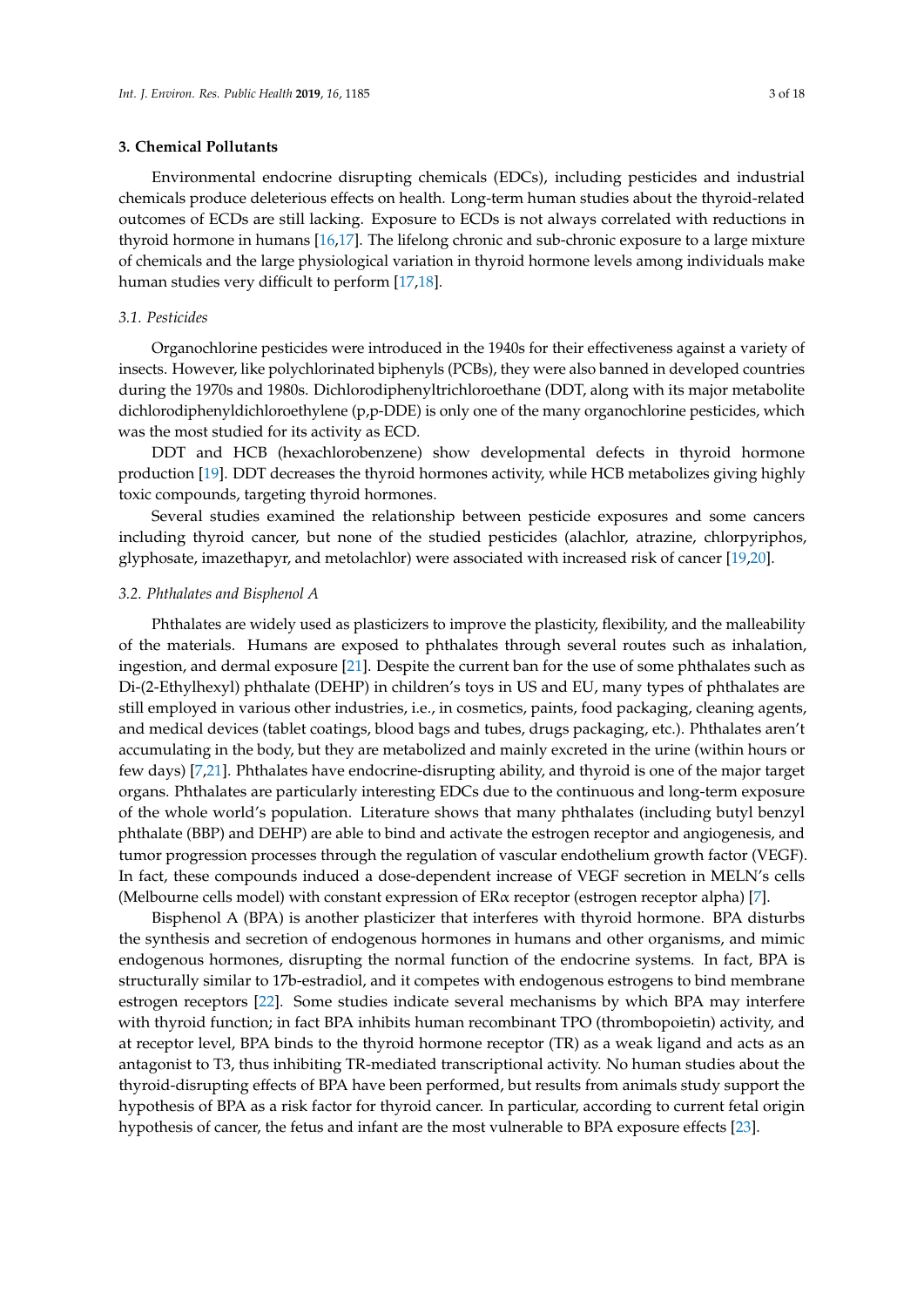#### *3.3. Polychlorinated Biphenyls (PCBs)*

Polychlorinated biphenyls (PCBs) are a class of synthetic, lipophilic, and persistent compounds that were widely used in industrial and consumer products for decades before their production was banned in the late 1970s. PCBs bioaccumulate in the food chain due to their lipophilicity, and consumption of high size fish (tuna, shark, swordfish, etc.) is considered a primary source of human exposure. PCBs have thyroid-disrupting effects [\[24\]](#page-13-11). A study reviewed available epidemiologic studies, reporting discordant results among studies of correlations, and suggesting that there were no clear studies on dose–response associations [\[19\]](#page-13-6).

# *3.4. Perfluorinated Compounds*

The perfluorinated compounds (PFC) comprises, e.g., perfluorooctanoic acid (PFOA) and perfluorooctane sulfonate (PFOS) and possess surface protection properties. PFC are a broad range of compounds used in numerous applications including stain repellents for textiles, additive to paper products, and in aqueous film forming foams used to fight electrical fires. For this ability, they are used for many consumer products as stain- and oil-resistant PFCs, which are extremely persistent in the environment, so they have been added to the Stockholm list [\[25\]](#page-13-12). A large study carried out on 506 employees, in a PFC manufacturer company, showed negative associations between PFOA and FT4, indicating that exposure to high levels of PFOS may interfere with human thyroid function. Results of the more recent study NHANES, carried out in the US, showed that women with high levels of PFOA and men with high levels of PFOS are more likely to report current thyroid disease [\[25\]](#page-13-12). PFC compounds appear to interfere with thyroid hormone metabolism [\[16,](#page-13-3)[23,](#page-13-10)[25\]](#page-13-12).

# *3.5. Brominated Flame-Retardants*

Brominated flame retardants (BFRs) are compounds widely used in consumer products including electronics, vehicles, plastics, and textiles to reduce flammability [\[16\]](#page-13-3).

Since the 1970s, polybrominated diphenyl ethers (PBDEs) have been widely used as flame retardants in the United States in a variety of commercial and household products, such as foam padding, textiles, electronic equipment, airplanes and automobiles, etc. [\[16](#page-13-3)[,26\]](#page-13-13). Three formulations, PentaBDE, OctaBDE, and DecaBDE (banned at the end of 2013), were used in the United States until 2004; in fact, manufacture of PentaBDE and OctaBDE was banned because of the concerns about toxicity and the bioaccumulation of PBDEs in serum and breast milk [\[27\]](#page-13-14). In 2010, the US Environmental Protection Agency promulgated rules to further reduce imports of products containing these compounds [\[26\]](#page-13-13). Among the congeners, only the thyroid carcinogenicity of decabromodiphenyl ether (BDE-209), the main congener in the DecaBDE formulation, has been evaluated in rats; no human study was available with the exception of Aschebrook-Kilfoy et al. [\[10\]](#page-12-2). Despite the demonstrated disruption of thyroid homeostasis by environmental levels of PBDEs, the modest number of cases does not provide support for an increased risk of thyroid cancer [\[10\]](#page-12-2). Thirty-six epidemiological studies were reviewed by Kim and colleagues about possible outcomes associated with BFR exposure including effects and alteration on thyroid function. Although there is significant evidence on the health effect of exposure to BFRs, further epidemiological investigations, particularly, among children are needed [\[28\]](#page-13-15).

# *3.6. Perchlorates*

Perchlorate has well-known antithyroidal effects, and for these characteristics, it has been used earlier in diagnosis and treatment of thyrotoxicosis. It is used in the production of ordnance and fireworks, and the presence of the perchlorate on drinking water in the US was a source for concern in the past years. Consumption of food and water containing perchlorates are the most relevant routes of exposure for the general population [\[29\]](#page-13-16). Despite the well-described antithyroid effects of perchlorate, the lowest effective level from environmental contamination levels still remains unclear.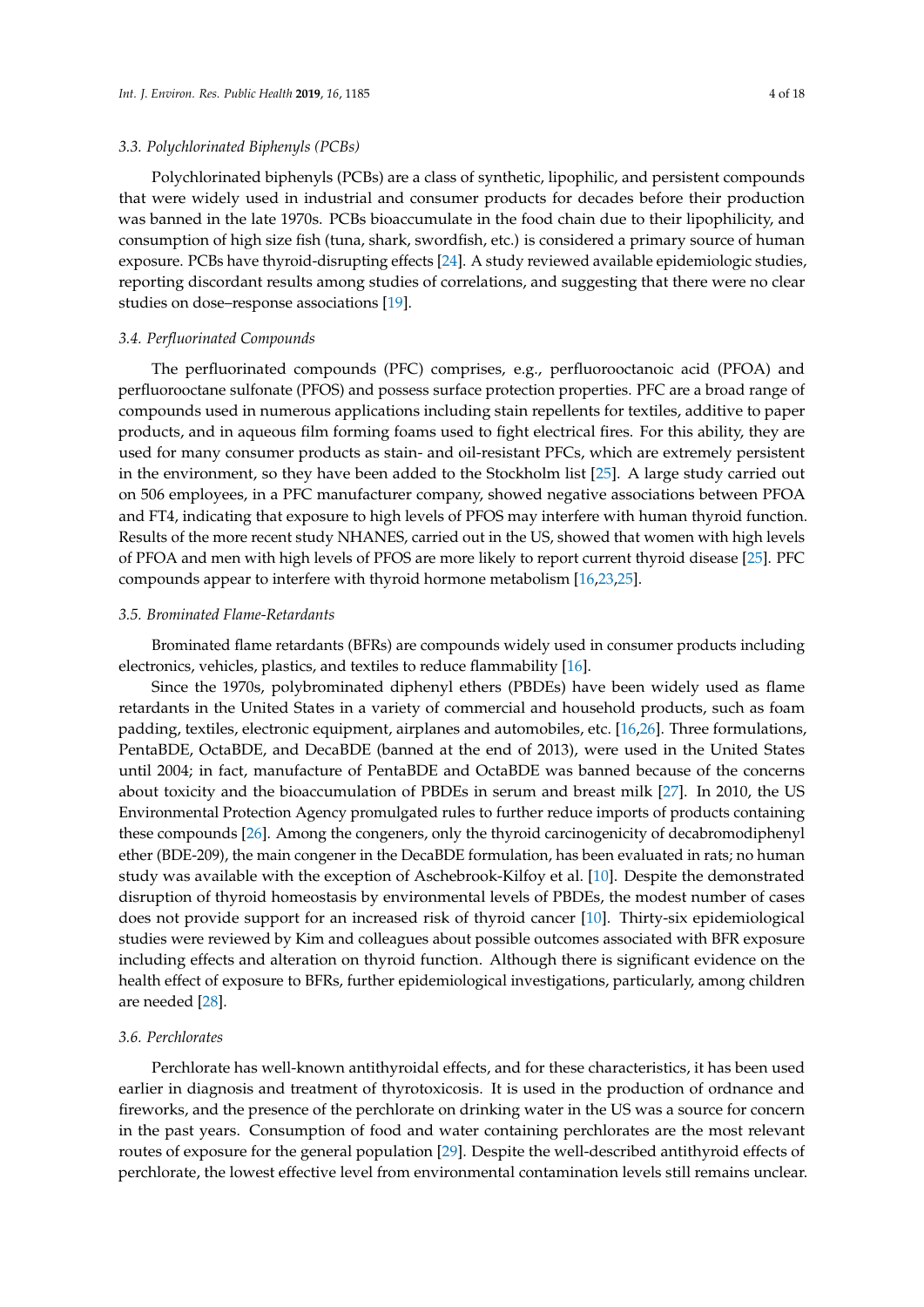It remains controversial whether environmentally occurring levels of perchlorate ions have any effects on humans, and especially neonatal, thyroid function, as the results from human observational studies are conflicting [\[16](#page-13-3)[,23\]](#page-13-10).

#### *3.7. Metals*

Metals present in air, water, and food may impact human health [\[30](#page-13-17)[–38\]](#page-14-0). Some metals are essential (chromium, iron, copper, magnesium, and zinc), but at high concentration may be toxic, while others metals do not play any specific role in biological processes (aluminum, nickel, cadmium, mercury, and lead).

Heavy metals are byproducts of incinerators, combustion of gasoline or diesel fuel as elemental components of  $PM_{10}$ ,  $PM_{2.5}$  (cars, trucks, airplanes), smelters, paints, insecticides, and agriculture products such as disinfectants; they can be absorbed by inhalation, ingestion [\[39](#page-14-1)[–42\]](#page-14-2), or even skin contact.

Several metals have been classified as definite or probable carcinogens by the International Agency for Research on Cancer (IARC); arsenic, beryllium, cadmium, chromium, and nickel are carcinogenic. Especially cadmium, mercury, arsenic, lead, manganese, and zinc show EDCs capacity perturbing the hormonal system, and as carcinogens, promoting malignant transformation [\[43\]](#page-14-3). The effect of metals on the human thyroid is still poorly studied; in fact, for some heavy metals, no data are available currently [\[44\]](#page-14-4). Similar to other carcinogens, the transforming effect of heavy metals is higher in developing organisms, such as the fetus (through the mother) and individuals in early childhood [\[45\]](#page-14-5).

Among these, cadmium is considered a category I carcinogen, and it is able to accumulate in liver, pancreas, kidneys, and also in the thyroid. Cadmium in blood correlates with its concentrations in the thyroid. In chronic cadmium toxicity, multinodular goiter, thyroglobulin hyposecretion, and parafollicular cell hyperplasia are frequent [\[45\]](#page-14-5).

The capacity of cadmium to bioaccumulate and its persistence in the environment for many years increases the associated health hazards. Epidemiological and experimental data prove that cadmium can disrupt thyroid gland function even at very low environmental doses, both at target gland and extra gland level. The role of cadmium in autoimmune disease and in thyroid cancer has been demonstrated [\[46\]](#page-14-6).

A Korean study showed that high levels of cadmium in thyroid tissue are associated with more advanced stage of thyroid cancer in women. Considering that traditional Korean dietary pattern is related with high risk for cadmium exposure, this result is an important information concerned with thyroid cancer [\[47\]](#page-14-7).

Several metabolic pathway are supported by manganese (Mn)-containing enzymes. For the general population, the major source of exposure to manganese is dietary, although drinking water may constitute an additional source in some regions. Environmental or occupational exposure to high levels of Mn causes a neuropathy similar to idiopathic Parkinson's disease, known as manganism. Dopamine and its metabolites are altered in manganism and in Parkinson's disease; moreover, dopamine and dopaminergic receptors are involved in neurodevelopment and TSH (thyroid stimulating hormone) modulation. This suggests that excessive Mn dose exposure during gestation is linked to pathological neurodevelopmental outcomes due to altered thyroid hormones' levels. Experimental evidence about quantitative increase in the incidence of thyroid tumors in exposed mice to Mn does not provide any clear evidence; in addition, the available occupational and environmental epidemiological evidence is still equivocal [\[48\]](#page-14-8).

Lead (Pb) is a metal with controversies about its carcinogenicity. Li and colleagues conducted a study to evaluate the correlation between Pb and thyroid functions in Chinese patients with different thyroid diseases (96 PTC, 10 nodular goiter (NG), and 7 thyroid adenoma (TA)). Serum triiodothyronine (T3), free triiodothyronine (FT3), free thyroxin (FT4), thyroid stimulating hormone (TSH), and serum lead were evaluated with appropriate methodologies. Compared to PTC, the level of lead was significantly higher in TA, and lower in NG ( $p < 0.05$ ). This difference remained significant in females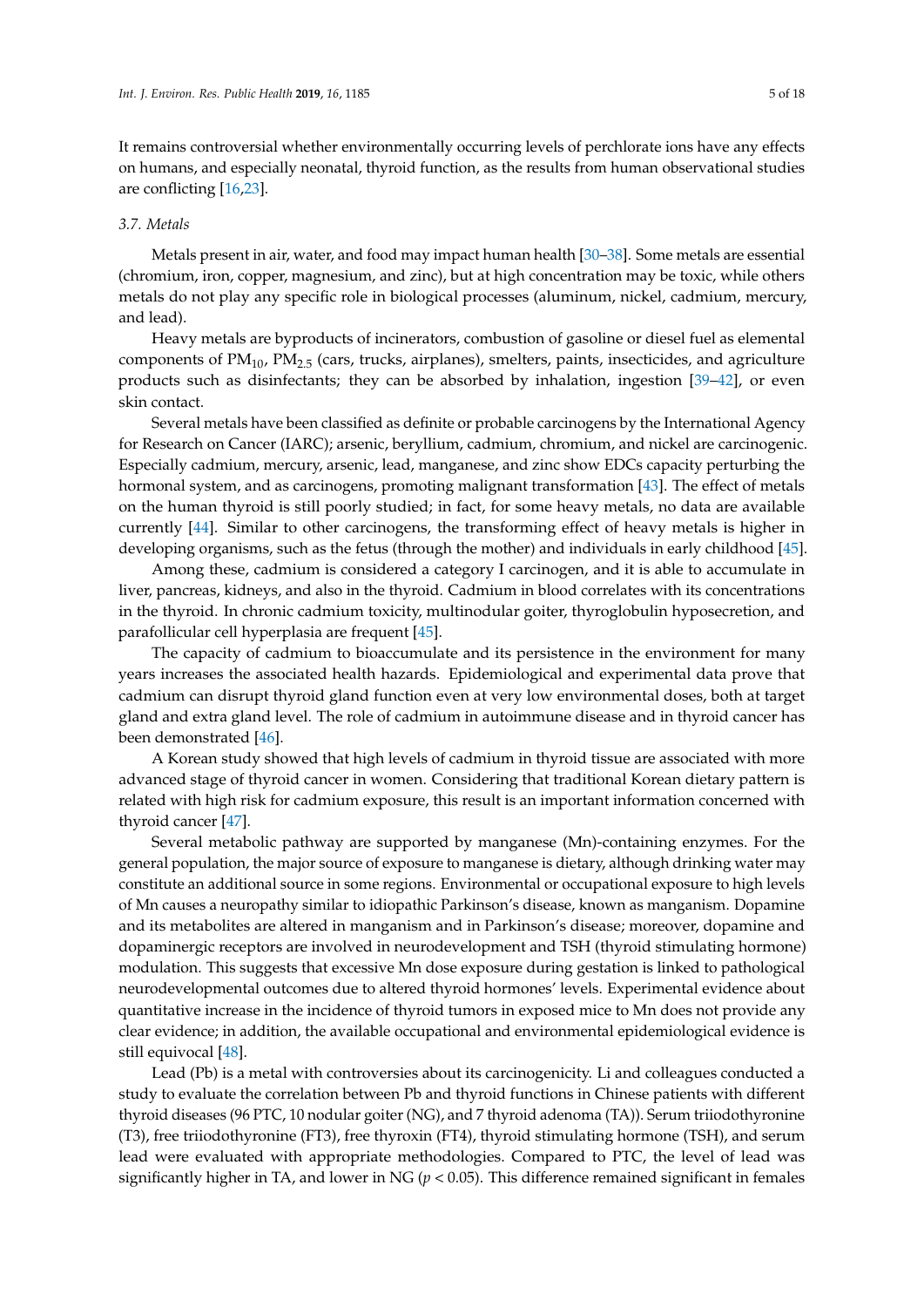when stratified by sex. Serum lead was negatively correlated with TSH (*r<sup>s</sup>* = −0.27, *p* < 0.05) in PTC group. T3 was positively related to lead at quartile (*r<sup>s</sup>* = 0.61, *p* < 0.05) in PTC group. No significant correlations were observed between lead and FT3 or FT4 in any group. The results of this study suggested that lead might have different etiological roles in these three thyroid diseases including thyroid cancer [\[49\]](#page-14-9).

Vanadium (V) is a metal existing in different oxidation states and the most common form is the vanadiumpentoxide ( $V_2O_5$ ). All vanadium compounds are toxic. A carcinogenic role of vanadium on the thyroid was recently proposed by some authors. However, no studies have evaluated the risk in humans and/or animals of thyroid disease after exposure to vanadium. Fallahi et al. studied this new hypothesis evaluating the effect of  $V_2O_5$  on proliferation, and chemokine secretion in normal thyrocytes. Through its study, the authors demonstrated that  $V_2O_5$  promotes the induction and perpetuation of an inflammatory reaction in the thyroid through the induction of the secretion of T-helper (Th)1 chemokines into the thyroid and synergistically increasing the effect of important Th1 cytokines such as interferon (IFN)γ and tumor necrosis factor (TNF) $\alpha$  [\[50\]](#page-14-10).

#### *3.8. Metalloids*

Micronutrients, mostly iodine (I) and selenium (Se), are required for thyroid hormone synthesis and function [\[3](#page-12-6)[,51\]](#page-14-11). It has been shown that iodine and selenium have an important role in thyroid autoimmunity [\[45\]](#page-14-5). Iodine prophylaxis reduce iodine deficiency-related to thyroid disorders. In the Danish population, a 53% higher incidence of spontaneous overt hypothyroidism (probably autoimmune) was observed in mild iodine deficiency. Instead, iodine excess is associated with the onset of autoimmune thyroiditis [\[52\]](#page-14-12). In differentiated thyroid cancer (DTC), radioiodine <sup>131</sup>I is administered in medical diagnostic and treatment procedures to eliminate residual normal thyroid tissue after thyroidectomy, for more details see Section [4.1.](#page-7-0)

Selenium is a trace mineral essential to human health and, in the form of selenoprotein, performs various functions in healthy status with a normal metabolism [\[53\]](#page-14-13). Selenium whose necessary intake ranges from 60 to 75  $\mu$ g/day, exerts other several effects including immunological responses, homeostasis, cell growth, and viral defense. Moreover, it is necessary for normal thyroid function in humans because of its presence as a component in several enzymes such as glutathione peroxidases, deiodinases, and thioredoxin reductases to participate actively in the protection against free radicals and oxidative damages [\[3](#page-12-6)[,30](#page-13-17)[,45](#page-14-5)[,54\]](#page-15-0). Selenium is involved in the development of thyroid cancer (TC) [\[52](#page-14-12)[,54\]](#page-15-0), but its role in cancer treatment is still debated [\[3](#page-12-6)[,55](#page-15-1)[,56\]](#page-15-2); in fact, a high selenium intake may have unfavorable effects on the endocrine system and particularly on the thyroid status [\[3,](#page-12-6)[45,](#page-14-5)[52\]](#page-14-12).

In a Chinese cross-sectional study, carried out in two counties of Shaanxi Province, the relationship between selenium status, dietary factors, and pathological thyroid conditions were investigated. In the adequate-selenium concentration, the prevalence of pathological thyroid disorders (subclinical hypothyroidism, hypothyroidism, AT, and enlarged thyroid) was significantly lower than that in the low-selenium category (18.0 versus 30.5%; *p* < 0.001) [\[57\]](#page-15-3). Elevated circulating selenium level was associated with reduced odds ratio (95% confidence interval) of subclinical hypothyroidism (0.68; 0.58, 0.93), hypothyroidism (0.75; 0.63, 0.90), autoimmune thyroiditis (AT) (0.47; 0.35, 0.65), and enlarged thyroid (0.75; 0.59, 0.97) [\[57\]](#page-15-3).

Wu et al.'s paper [\[57\]](#page-15-3) evaluated the real effectiveness of selenium supplementation in Hashimoto's thyroidites, measuring thyroid-stimulating hormone (TSH), thyroid hormones, TPOAb and thyroglobulin antibodies (TgAb) levels, and thyroid echogenicity after 6 months of l-selenomethionine treatment. Authors showed that the short-term l-selenomethionine supplementation has a restricted impact on the natural course in euthyroid HT [\[45](#page-14-5)[,58\]](#page-15-4).

# *3.9. Nitrates*

Nitrates are widespread contaminants. Excessive nitrates uptake via oral route increases nitrites production, which leads to the development of hypoxia in the blood, especially in children, and to the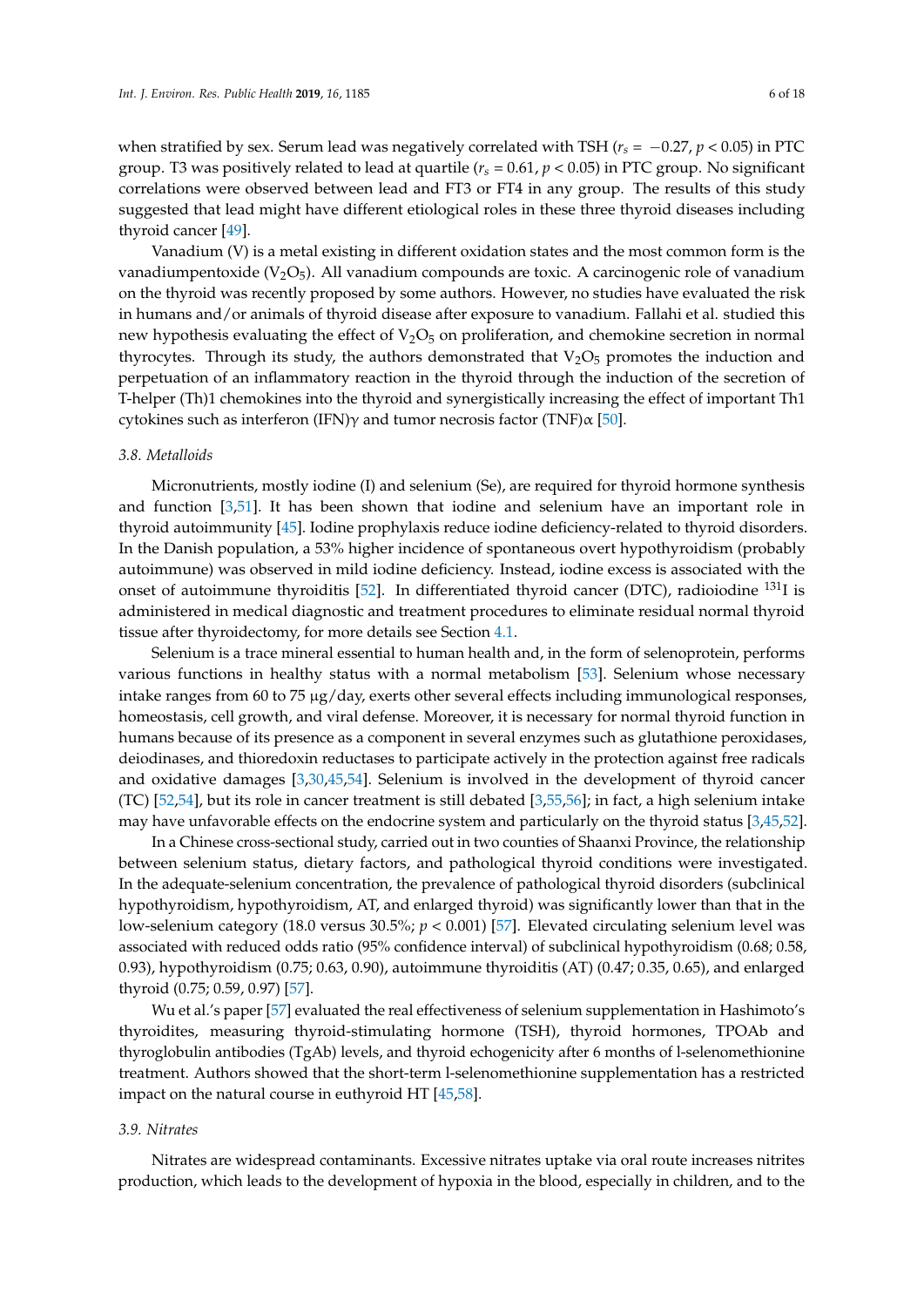overproduction of nitric oxide (NO), which is a recognized carcinogenic and it is involved in other different pathogenic mechanisms [\[59–](#page-15-5)[61\]](#page-15-6).

Nitrate intake from drinking water and dietary sources can interfere with the uptake of iodide by the thyroid, so this contaminant represents a risk for thyroid functions [\[62\]](#page-15-7). Nitrate causes the reduction of production of thyroid hormones that result in a compensatory increase in thyroid stimulating hormone (TSH), a sensitive indicator of thyroid function [\[63\]](#page-15-8). A high TSH release has been shown in animals to induce hypertrophy and thyroid disease including carcinoma; however, self-reported hypothyroidism and hyperthyroidism among a cohort of post-menopausal women in Iowa was not associated with average nitrate concentrations in public water supplies [\[62\]](#page-15-7).

Xie et al.'s meta-analysis showed that consumption of food rich in nitrate wasn't significantly associated with gastric cancer risk (risk ratio or RR = 1.24, 95% CI = 0.89–1.72). Instead, individuals with higher nitrites consumption had an increased thyroid cancer risk when compared to the lower exposure (RR = 1.52, 95% CI = 1.12–2.05) [\[64\]](#page-15-9).

Inoue-Choi et al. reported that among women with >10 years of exposure through public water supply with levels exceeding 5 mg/L NO<sub>3</sub>-N for 5 years or more, thyroid cancer risk was 2.6 times higher than that in women whose supplies never exceeded  $5 \text{ mg/L NO}_3\text{-N}$  [\[65\]](#page-15-10).

Nitrate concentrations, in private wells among a cohort of old order Amish in Pennsylvania (USA), were associated with increased prevalence of subclinical hypothyroidism as determined by thyroid stimulating hormone measurements, among women but not men [\[63\]](#page-15-8).

Also therapeutic irradiation  $(^{131}I)$  increases NO levels in salivary gland tissue of patients. NO is an intrinsic radiosensitizer as proved by several evidences; in fact, administration of an NO synthesis inhibitor ameliorate the dysfunction of irradiated salivary glands.

The NO-dependent effects include the promotion of genomic instability and the accumulation of DNA reduplication errors in bystander cells (unirradiated cells exhibit irradiated effects as a result of signals received from nearby irradiated cells) without the direct DNA damage seen in irradiated cells. The hydrophobic properties of NO permit its diffusion through the cytoplasm and plasma membranes, allowing this signaling molecule to easily spread from irradiated cells to bystander cells without the involvement of gap-junctional intercellular communication [\[66\]](#page-15-11).

#### *3.10. Air Pollution*

WHO, through its IARC agency managed a revision on the classification of cancer-causing agents, and urban air pollution is considered a worldwide recognized cancer risk factor [\[67\]](#page-15-12).

Particulate Matter (PM) is a proxy indicator for air pollution. It affects more people than any other pollutant. The major components of PM are sulfate, nitrates, ammonia, sodium chloride, black carbon, mineral dust, and water. It consists of a complex mixture of solid and liquid particles of organic and inorganic substances suspended in the air. Particles with a diameter of 10 microns or less ( $\leq PM_{10}$ ) can penetrate and lodge deep inside the lungs. Even more health-damaging particles are those with a diameter of 2.5 microns or less ( $\leq PM_{2.5}$ ) that can penetrate the lung barrier and enter the blood system. Chronic exposure to such particles contributes to the risk of developing cardiovascular and respiratory diseases, as well as of lung cancer.

About 80% of European citizens are exposed to higher concentrations of fine particulates (PM<sub>2.5</sub>) and  $PM_{10}$ ) reported as carcinogens for humans (International Agency for Cancer Research, IARC position 2015) [\[21\]](#page-13-8).

A large prospective study showed that outdoor air pollution  $(PM_{2.5}$ , NO<sub>2</sub>, and O<sub>3</sub>) wasn't associated with death from most non-lung cancers, but positive associations were revealed with colorectal, kidney, and bladder cancer death [\[68\]](#page-15-13). Cong (2018) investigated the effects of outdoor air pollution from waste gas emission on multiple cancer incidences in a retrospective population-based study in Shanghai, China. Cong enrolled and reviewed more than 550,000 new cancer patients, and its results suggested that ambient air pollution from waste gas emissions was positively associated with multiple cancer incidences including thyroid cancer [\[69\]](#page-15-14).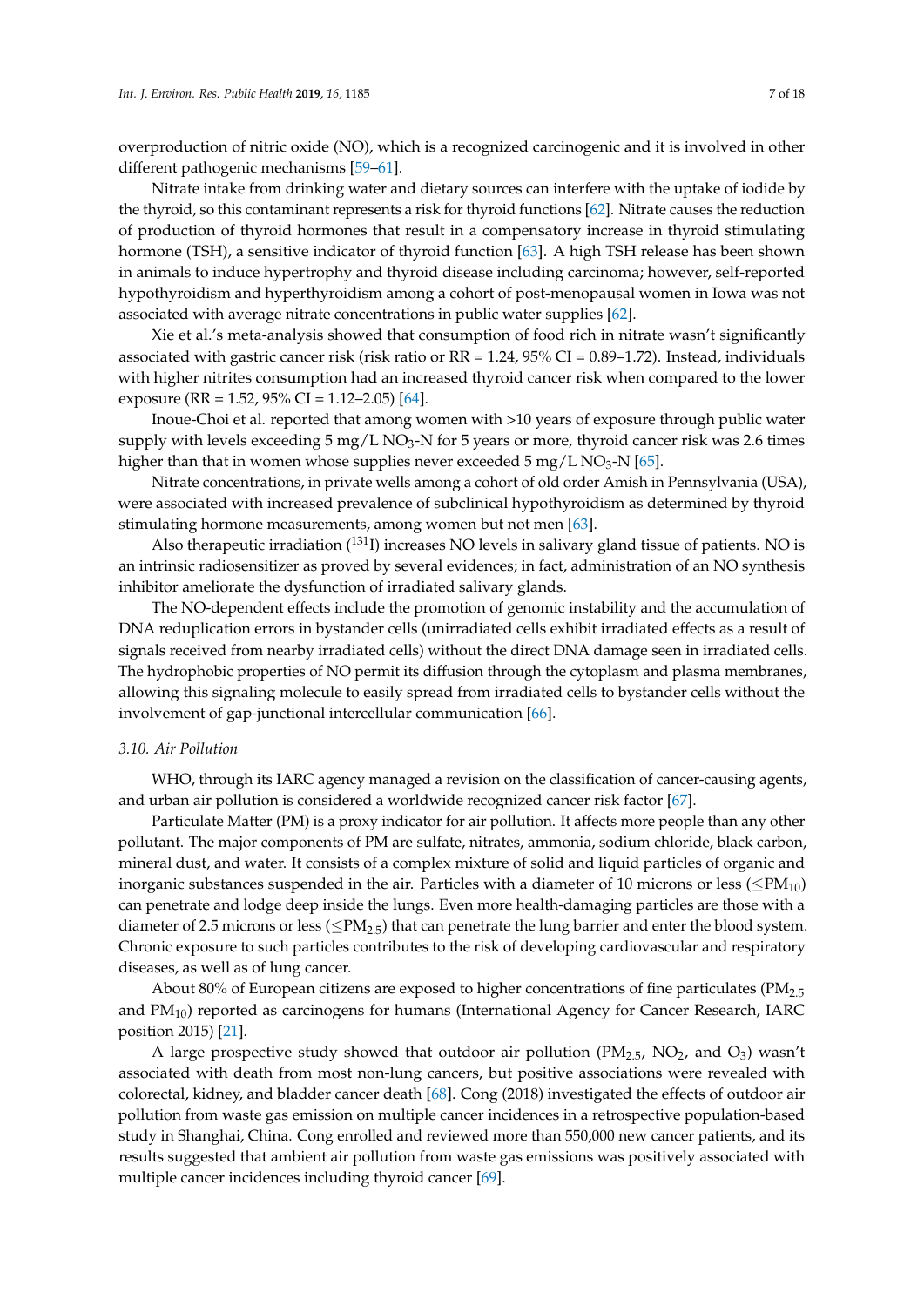# **4. Physical Factors**

# <span id="page-7-0"></span>*4.1. External Anthropogenic Radiation*

 $131$ I is today associated with nuclear energy, medical diagnostic, and treatment procedures. It was a significant contributor to the health hazards from open-air atomic bomb testing in the 1950s, and from the Chernobyl disaster, as well as being a large fraction of the contamination hazard in the first weeks in the Fukushima nuclear crisis. This is because <sup>131</sup>I is a major fission product of uranium and plutonium, comprising nearly 3% of the total products of fission [\[70\]](#page-15-15).

From the therapeutic point of view in differentiated thyroid cancer (DTC), radioiodine <sup>131</sup>I is administered to:

- eliminate residual normal thyroid tissue after thyroidectomy;
- treat residual microscopic disease (adjuvant treatment);
- treat macroscopic or metastatic disease [\[71\]](#page-15-16).

Treatment with <sup>131</sup>I is based on the ability of tumoral thyroid tissue to incorporate iodine from the blood by the sodium/iodine transporter membrane. Expression of this transporter is lower in tumoral tissue compared to healthy tissue, and thus, the uptake of  $^{131}$ I may be reduced. Nonetheless, the beta radiation of <sup>131</sup>I leads to oxidative species formation such as free radicals at an intracellular level, DNA lesion, and finally cell death, which is the main objective of the treatment [\[71\]](#page-15-16). However, treatment of DTC with <sup>131</sup>I is still an open issue because recommendations of experts are based only on data interpretation of observational retrospective studies. The results of the prospective trials are pending, and the use of <sup>131</sup>I is justified in high-risk, intermediate-risk, and low-risk patients [\[71](#page-15-16)[,72\]](#page-15-17) according to the guidelines of the American and British Thyroid Association, European and American Societies of Nuclear Medicine, the European Consensus Group, and the latest edition of National Comprehensive Cancer Network (NCCN) [\[71,](#page-15-16)[73\]](#page-16-0).

Exposure to <sup>131</sup>I radioisotope in childhood is associated with an increased risk of thyroid cancer. Both iodine deficiency and iodine supplementation modify this risk. So a stable iodine supplementation in iodine-deficient populations may substantially reduce the risk of thyroid cancer related to radioactive iodine in case if its exposure in childhood following radiation accidents or during the medical diagnostic and therapeutic procedures [\[74\]](#page-16-1).

The thyroid gland is particularly susceptible to radioiodine exposure, although thyroid tumors can also be induced by other ionizing radiation, such as alpha particles from  $^{238}$ Pu [\[75\]](#page-16-2).

Radiation exposure from US atomic bombings (1945) impacted Japanese children's thyroids, in particular adolescents showed an increased risk of developing thyroid cancer in the five decades after atomic radiation exposure.

The Chernobyl accident (1986) had caused the largest uncontrolled radioactive release into the environment ever recorded for any civilian activity. The <sup>131</sup>I provided significant contributions to the radiation dose in the whole of Belarus and Ukraine. The contamination of fresh milk with <sup>131</sup>I and the lack of prompt countermeasures resulted in high thyroid doses, particularly among children. In Chernobyl, there was an increased incidence of thyroid cancer among exposed children, and thyroid peroxidase antibodies' prevalence was higher in radiation-exposed children (6.4% versus 2.4% in unexposed) and in adolescents exposed to radioactive fallout 13–15 years after the Chernobyl accident. Instead, no increased risk was found among adult Chernobyl liquidators, and this fact makes ambiguous the evidence of risk among exposed adults [\[45](#page-14-5)[,70\]](#page-15-15).

Nagataki and Takamura described the radiation effects on the thyroid of the more recent nuclear accident at the Fukushima Daiichi Nuclear Power Station operated by Tokyo Electric Power Company, which occurred in March, 2011. The amount of radioiodine released to the environment following the Fukushima accident was 120 Peta Becquerel. The doses released from the accident in Fukushima were lower compared to those in Chernobyl accident that increased the thyroid cancer risk. Residents near the Fukushima nuclear plant were evacuated within a few days; therefore, thyroid radiation doses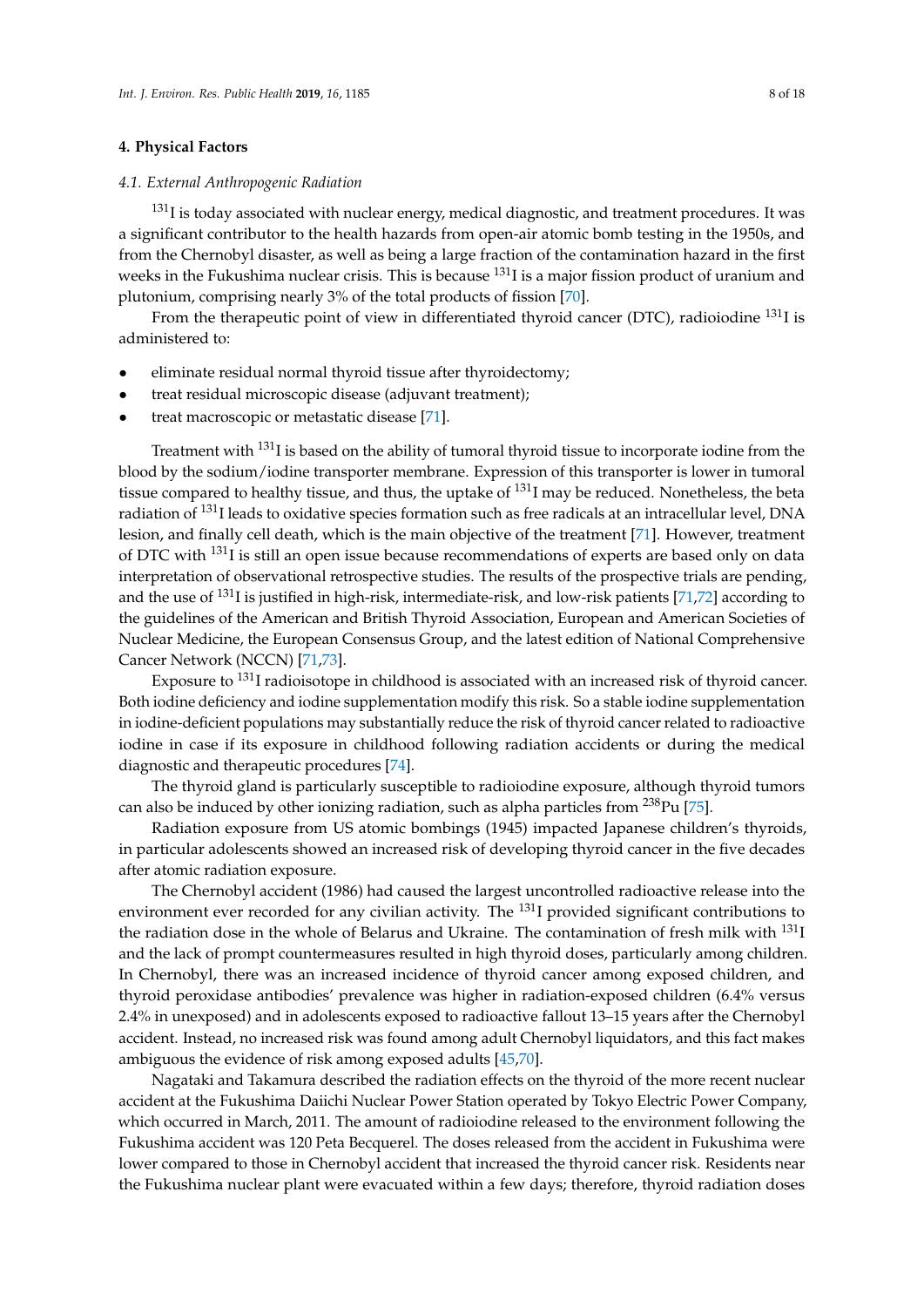were less than 100 mSv (intervention levels for stable iodine administration) in the majority of children, including less than 1 year olds. To date, screening of more than 280,000 children has resulted in the diagnosis of thyroid cancer in 90 children (approximate incidence, 313 per million) [\[76,](#page-16-3)[77\]](#page-16-4). However, 26 experts from Japan and international organizations, including the World Health Organization (WHO), United Nations Scientific Committee on the Effects of Atomic Radiation (UNSCEAR), International Commission on Radiological Protection (ICRP), IAEA, and International Agency for Research on Cancer (IARC), reviewed and scrutinized the findings on thyroid cancer in Fukushima, highlighting that the high detection rate of thyroid cancer and benign abnormalities resulted not only from the use of highly sensitive ultrasound instruments but also from a sophisticated protocol of examination applied in the thyroid ultrasound examination, and then not attributable to exposure to radiation [\[77\]](#page-16-4). In fact, thyroid cancers were detected in children in their late teenage years, but no cases were found in the most vulnerable group of very young children, which further suggests that the increase is due to screening rather than radiation exposure. Any cancer needs a period of time from the genotoxic insult to be detected and also sensitive techniques such as the thyroid ultrasound examination [\[77\]](#page-16-4).

Moreover, the literature shows no increased risk of thyroid cancer associated with living near nuclear plants [\[78,](#page-16-5)[79\]](#page-16-6). Results of a recent meta-analysis showed a similar finding. However, there was substantial heterogeneity among incidence studies, and the results need to be interpreted cautiously. Probably, radioactive discharges from modern nuclear plants might be too small to be statistically detectable [\[79\]](#page-16-6).

#### *4.2. External and Internal Natural Radiation*

Radon (Rn) is a colorless, odorless, and tasteless natural gas produced by the radioactive decay of uranium, which is found in rocks and soil. Radon-222  $(^{222}Rn)$  is a member of the radioactive decay chain of uranium-238 ( $^{238}$ U). Radon-220 ( $^{220}$ Rn) is formed in the decay chain of thorium-232 ( $^{232}$ Th). As a part of normal radioactive decay, radon produces short-lived radioisotopes that can be inhaled and drank by humans [\[80\]](#page-16-7). In fact, in many countries, drinking water is obtained from groundwater sources such as springs and wells. These sources of water normally have higher concentrations of radon than surface water from reservoirs, rivers, or lakes [\[9\]](#page-12-1). Exposure to radon >4 picocuries per liter (pCi/L) is considered dangerous to humans due to its recognized association with lung cancer. Radon is identified as a group I carcinogen, and is the second leading cause of lung cancer in the world after tobacco smoke [\[75\]](#page-16-2). In a study carried out in Sicily (Italy), residents of the volcanic region of Catania province seem to have higher incidence of thyroid cancer than other populations, and it is reported that the concentration of Rn is elevated in this area; however, the authors were not able to conclude on the association of Rn exposure with the risk of thyroid cancer [\[81\]](#page-16-8).

An ecological study across three different States in the US (Iowa, New Jersey, and Wisconsin) was carried out lately, but results didn't find any association between elevated radon and thyroid cancer incidence in women. In fact, New Jersey had the most female thyroid cases reported (*N* = 16,906), followed by Wisconsin (*N* = 7250), and Iowa (*N* = 4236) in the period 1990–2013. Pearson correlation coefficients between radon over 4 pCi/L and age-adjusted thyroid cancer incidence rate were calculated for each of the three states, and all correlations showed no association. Also another study carried out in Pennsylvania showed no association between cumulative radon levels and thyroid cancer incidence [\[82\]](#page-16-9).

# **5. Live in Volcanic Environment**

The possibility of an association between increased incidence of thyroid cancer and active volcanoes was first introduced in 1981. Thus, the volcanic environment is a good model to investigate the possible determinants favoring thyroid cancer. Several authors noted that thyroid cancer incidences in the volcanic islands of Iceland and Hawaii were much higher than those in other countries. Very high thyroid cancer incidence was also reported in other volcanic areas as Vanuatu and in French Polynesia,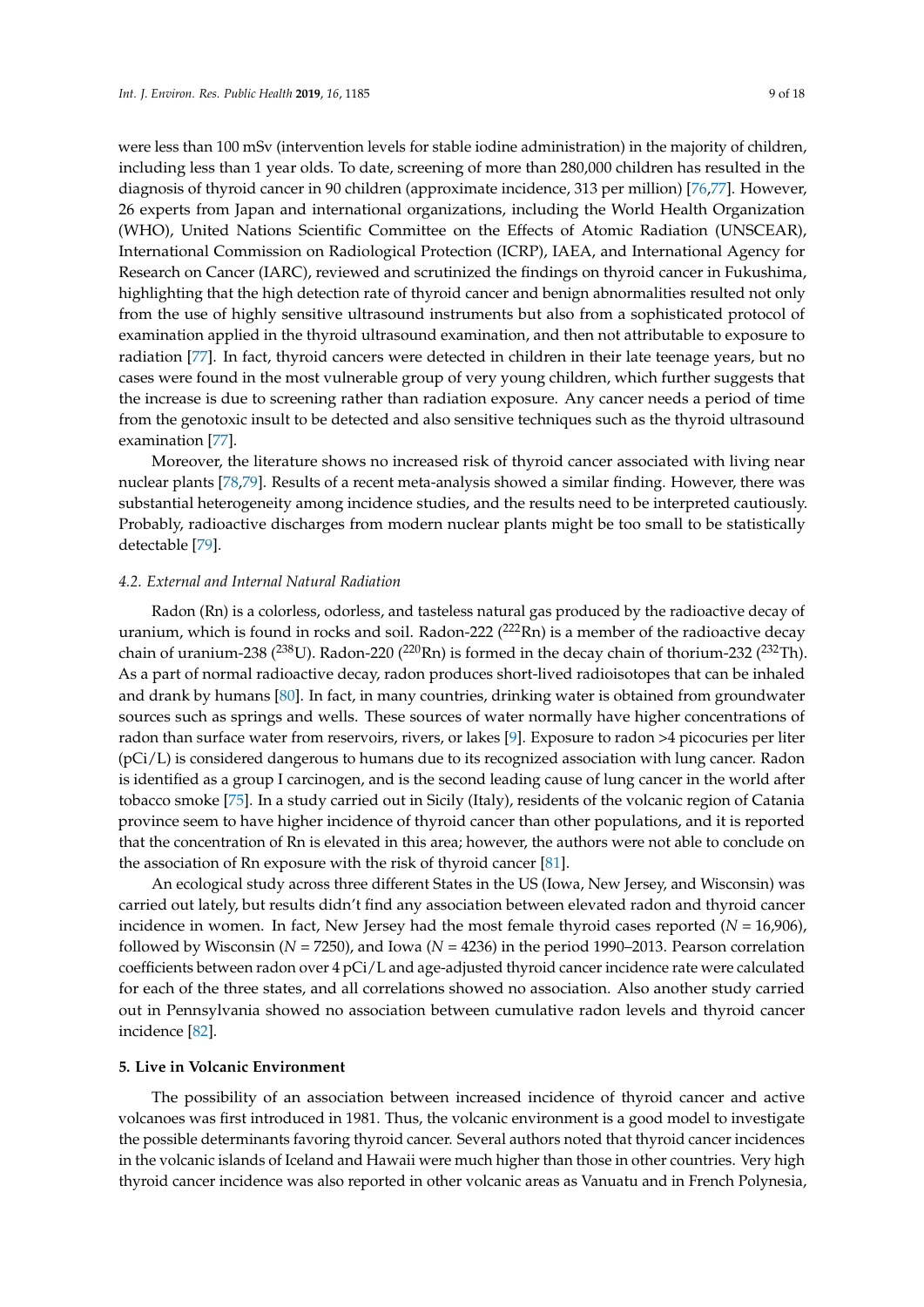and an incidence 10-fold higher was reported in New Caledonia (Australia) [\[44\]](#page-14-4). In the volcanic area of Mt. Etna in Sicily (Italy), as well as in other volcanic areas, a non-anthropogenic pollution with heavy metals has been documented because of frequent eruptions with gas, ash, and lava emissions polluting soil, water, and atmosphere. In addition, non-anthropogenic pollution with heavy metals, through the food chain, has biocontaminated the residents as documented by statistically significantly high metals levels in the urines and the scalp hair, compared to individuals living in adjacent non-volcanic areas [\[83\]](#page-16-10). The mechanism by which a volcanic environment could promote thyroid cancer is unknown. The area surrounding an active volcano can be polluted with various inorganic elements in the soil (because of lava flow and ash emission fall-out), the atmosphere (because of emitted gases and small particulates), and the water (because of groundwater source contact with gases and chemicals originating from the magma chamber deep below the surface). The soil, atmosphere, and water are all potential vehicles for incorporating volcano-originated elements into locally grown vegetables and animals with consequent bio-contamination of the volcanic area residents [\[83\]](#page-16-10). Individuals inhabiting a volcanically active environment more frequently have DNA damage than residents of an adjacent control area [\[84\]](#page-16-11). One or more of these contaminants could exert carcinogenic effects on the thyroid. The specific effect of different metals, at different concentrations, in different human tissues is mostly unknown but the hormesis effect, a biphasic dose-response relationship whose occurrence has been documented in vitro for different metals, including As, Cd, Cu, and Hg. This phenomenon is characterized by stimulation of biological effects at lower concentrations (low mM or even nM) and inhibition at higher concentrations [\[83\]](#page-16-10). The mechanism of hormesis is not well understood, but it's known that it has a relevant toxicological implication on the potential impact of chronic exposure to very low levels of many toxicants [\[83\]](#page-16-10).

# **6. Fetal Origin of Endocrine Dysfunction by Environmental Exposures and Epigenetics Evidences**

Even a small reduction of environmental pollutants could confer significant population health benefits. The fetal origin of endocrine dysfunction in the adult is a new hypothesis and it refers to the exposure to an environmental chemical during development that may affect the physiology of the offspring later in life [\[85–](#page-16-12)[88\]](#page-16-13). In fact, humans' maternal exposure to EDCs is the first source of fetal exposure from temporal point of view, and some ECDs has been identified already in amniotic fluid [\[22](#page-13-9)[,88](#page-16-13)[,89\]](#page-16-14), umbilical cord blood [\[22\]](#page-13-9), and other body fluids [\[22](#page-13-9)[,90\]](#page-16-15). This exposure continues after birth through breast feeding [\[91](#page-16-16)[–93\]](#page-17-0), infant foods [\[93–](#page-17-0)[95\]](#page-17-1), and direct contact to the environment. These abundant man-made sources of EDCs result, for e.g., for phthalates, in human exposure was estimated at 1.7–52.1 µg/kg/day [\[88\]](#page-16-13), and under specific circumstances, infants can be exposed to up to 3 times as much [\[88\]](#page-16-13).

EDCs not only involve genetics but also epigenetic mechanisms in tumors' generation. In humans, there is now growing evidence that ECDs such as PCBs, BPA, and phthalates have thyroid-disrupting effects. Yoshinaga study showed that exposure to hydroxylated-PCBs at environmental levels during the first trimester of pregnancy can affect neonatal thyroid hormone status [\[96\]](#page-17-2). It has also been shown that early exposure to certain environmental chemicals with endocrine-disruption activity as pesticides may interfere with neonatal thyroid hormone status [\[97\]](#page-17-3) representing a risk for thyroid tumor in the adult age.

Chromosomal rearrangements induced by chemical and therapeutical causes contribute to the majority of oncogenic fusions found in cancer. DNA fragile sites are sensitive to a variety of chemicals and have been identified in regions with deletions and chromosomal rearrangements.

Epigenetic mechanisms, especially aberrant methylation of DNA and microRNAs, are likely to play an important role in thyroid tumorigenesis [\[95\]](#page-17-1). Well-studied epigenetic modifications that affect gene expression also include the post-translational modification of histone proteins (by acetylation, methylation, phosphorylation, ubiquitylation, sumoylation, proline isomerization, and adenosine diphosphate-ribosylation) [\[98](#page-17-4)[,99\]](#page-17-5).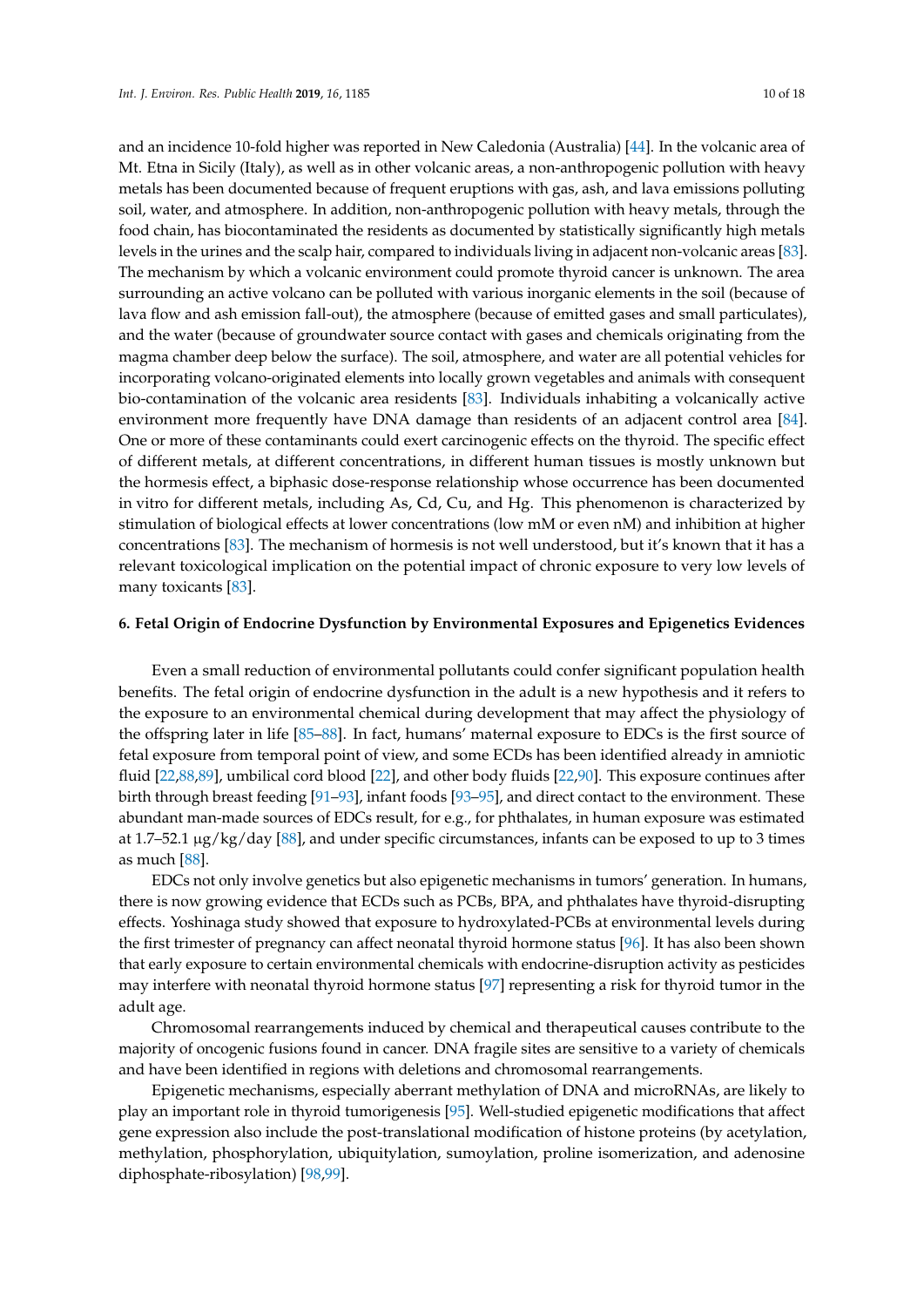The rearrangements result in the disruption of genetic material, which can cause the expression of oncogenic fusion proteins or the abnormality or, finally, the gene silencing often reported as the main process involved in tumor suppression [\[99\]](#page-17-5).

In the development of PTC e.g., several genetic factors are involved such as the activation of the mitogen-activated protein kinase (MAPK) signaling pathway resulting by point mutations within BRAF gene (40% of PTC cases) or RAS (15% of PTC cases, exclusively the follicular variant) or RET/PTC (REarranged during Transfection-RET) rearrangement (18% of PTC cases).

Especially for RET/PTC rearrangements in genes, some environmental agents such as benzene (in cigarette smoke and automobile exhaust), diethylnitrosamine (DEN) (in cigarette smoke, pesticides, and treated meat), and chemotherapeutic drugs can significantly increase fragile site breakage, and so these pollutants are positively associated with the risk of thyroid cancer [\[100,](#page-17-6)[101\]](#page-17-7).

# **7. Conclusions**

This review described the mechanisms that determine an increased risk of thyroid cancer as a consequence of environmental risk factors (Table [1\)](#page-11-0). Many groups of chemicals may be hazardous and negatively affect thyroid as showed by experimental studies. However, only the effects of environmental levels of PCBs have been extensively investigated in humans through epidemiological studies. Most chemicals have been studied sporadically, and research results are not always consistent about the thyroid cancer risk. There is substantial evidence that PCBs have adverse effects on thyroid function, and other halogenated compounds, BPA, some metals, metalloids, and phthalates suggest that these chemicals also have thyroid-disrupting properties, representing a risk factor for the tumor promotion.

| <b>Risk Factor</b>         | <b>Sources</b>                                                                                                                                  | <b>Mechanism of Action</b>                                                                                                                                   | <b>References</b> |
|----------------------------|-------------------------------------------------------------------------------------------------------------------------------------------------|--------------------------------------------------------------------------------------------------------------------------------------------------------------|-------------------|
| <b>Chemical Pollutants</b> |                                                                                                                                                 |                                                                                                                                                              |                   |
| PCBs                       | Found in coolants and lubricants,<br>multiple cogeners, lipophilic                                                                              | TR agonist/antagonist, can alter<br>levels of T4 and TSH,<br>thyroid-disrupting effects                                                                      | [19, 24]          |
| Pesticides                 | Used as pesticide on crops                                                                                                                      | Induce glucuronidate T4,<br>accelerating metabolism                                                                                                          | [19, 20]          |
| <b>PFCs</b>                | Used as stain repellents for<br>textiles, additive to paper<br>products, and in aqueous film<br>forming foams used to fight<br>electrical fires | Interfere with thyroid hormone<br>metabolism                                                                                                                 | [16, 23, 25]      |
| <b>BFRs</b>                | Used in consumer products<br>including electronics, vehicles,<br>plastics and textiles to reduce<br>flammability                                | Bind to TRs, displaces T4 from<br>binding proteins, disrupt the<br>thyroid homeostasis                                                                       | [10, 16, 26, 28]  |
| <b>BPA</b>                 | Used in plastic bottles, CDs,<br>DVDs, thermal paper                                                                                            | Antagonize TR. It interferes with<br>the synthesis and secretion of<br>endogenous hormones binds to<br>the TR and acts as an antagonist to<br>T <sub>3</sub> | [22, 23]          |
| Phtalates                  | Used in cosmetics, paints, food<br>packaging, cleaning agents and<br>medical devices                                                            | Induction of a dose-dependent<br>increase of VEGF secretion in<br>MELN's cells with constant<br>expression of ER <sub>a</sub> receptor                       | 7,21              |
| Perchlorates               | Rocket fuel, fertilizer, smoking,<br>production of ordnance and<br>fireworks                                                                    | Inhibits iodine uptake, exert<br>antithyroid effects                                                                                                         | [16, 23, 29]      |

**Table 1.** Environmental factors and thyroid cancer risk.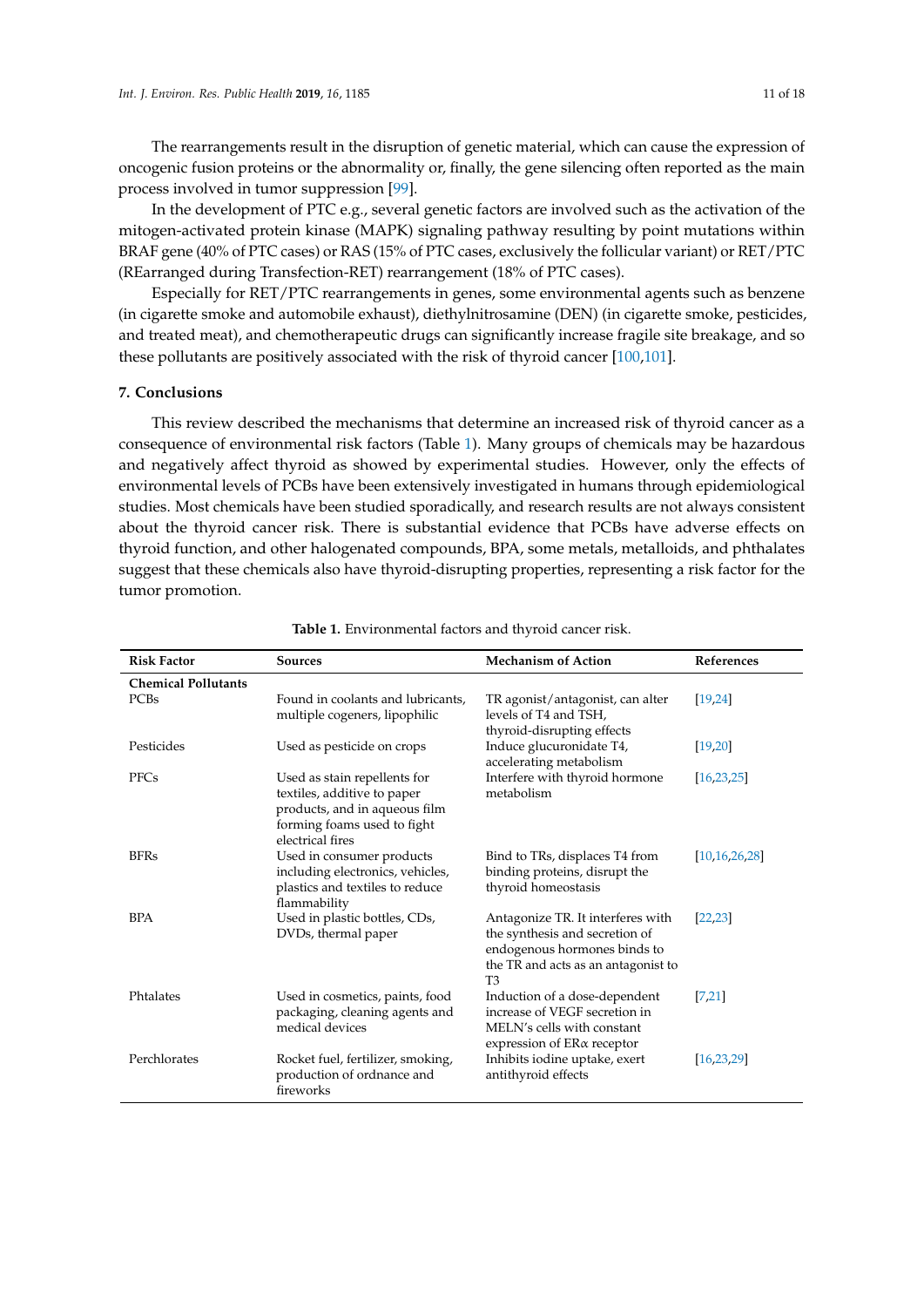<span id="page-11-0"></span>

| <b>Risk Factor</b>      | <b>Sources</b>                                                                                                                                                                                                                                                | <b>Mechanism of Action</b>                                                                                                                                                                                                                                                                                                                                                        | References         |
|-------------------------|---------------------------------------------------------------------------------------------------------------------------------------------------------------------------------------------------------------------------------------------------------------|-----------------------------------------------------------------------------------------------------------------------------------------------------------------------------------------------------------------------------------------------------------------------------------------------------------------------------------------------------------------------------------|--------------------|
| Metals (Cd, Mn, Pb, V)  | Byproducts of incinerators,<br>combustion of gasoline or diesel<br>fuel, elemental components of<br>$PM_{10}$ , $PM_{2.5}$ (cars, trucks,<br>airplanes), smelters, paints,<br>insecticides, and agriculture<br>products such as disinfectant, soil<br>erosion | Induction of inflammation and<br>immune response to autoantigens;<br>production of reactive oxygen<br>species such as NO<br>Induction of inflammatory<br>reaction in the thyroid through the<br>induction of the secretion of<br>T-helper (Th)1 chemokines into<br>the thyroid and increase the effect<br>of important Th1 cytokines such<br>as (IFN) $\gamma$ and (TNF) $\alpha$ | $[30,36,39,42-50]$ |
| Metalloids (I, Se)      | Byproduct in the refining of these<br>ores, glassmaking, pigments                                                                                                                                                                                             | Participate actively in protection<br>against free radicals and oxidative<br>damages                                                                                                                                                                                                                                                                                              | $[3,30,45,51-58]$  |
| <b>Nitrates</b>         | Fertilizers                                                                                                                                                                                                                                                   | Overproduction of cellular NO,<br>genomic instability, thyroid<br>hypertrophy                                                                                                                                                                                                                                                                                                     | $[59 - 66]$        |
| <b>Physical factors</b> |                                                                                                                                                                                                                                                               |                                                                                                                                                                                                                                                                                                                                                                                   |                    |
| 131 <sub>I</sub>        | Radioactive discharges, atomic<br>bombings, cancer therapy                                                                                                                                                                                                    | Oxidative species formation at an<br>intracellular level, DNA lesion,<br>cell death                                                                                                                                                                                                                                                                                               | $[45,70-79]$       |
| Radon                   | Byproduct of natural radioactive<br>decay of uranium and thorium                                                                                                                                                                                              | Oxidative species formation, DNA<br>lesion                                                                                                                                                                                                                                                                                                                                        | $[75, 80 - 82]$    |
| Air pollution (PM)      | Industry, natural fires, urban<br>traffic, etc.                                                                                                                                                                                                               | Induction of inflammation and<br>immune response to autoantigens;<br>production of reactive oxygen<br>species such as NO                                                                                                                                                                                                                                                          | $[67 - 69]$        |
| Live in volcanic area   | N.A.                                                                                                                                                                                                                                                          | DNA damage, hormesis effects                                                                                                                                                                                                                                                                                                                                                      | [44,83,84]         |

**Table 1.** *Cont*.

PCBs, polychlorinated biphenyls; TR, thyroid hormone receptor; T4, thyroxine; TSH, thyrotropin; PBDE, polybrominated diphenylethers; HT, Hashimoto's thyroitidits; BPA, Bisphenol-A; TPO, thyroid peroxidase; n.a., not applicable; NO, Nitrogen oxide; PFCs, perfluorinated compounds; BFRs, Brominated flame retardants; (Th)1, T-helper chemokines; (IFN)γ, interferon factor and (TNF)α, tumor necrosis; Cd, cadmium; Mn, manganese; Pb, lead; V, vanadium; I, iodine; Se, selenium.

However, based on our review supported by the published data, we can hypothesize that thyroid cancer may derive from the simultaneous coexistence of some conditions such as:

- (1) excessive nitrate uptake via drinking water that increases nitrite production and so, leads to the development of hypoxia in the blood, especially in children, and to overproduction of NO, which is a carcinogenic compound;
- (2) natural radiation exposure but also therapeutic radiation exposure of the salivary glands, e.g., by dental X-ray examination, may lead to an increased plasma levels of NO;
- (3) if one or both of these processes coincide with radiation exposure of the thyroid, the considerably increased NO concentrations in the body presumably enhance the carcinogenic effect of the radiation;
- (4) iodine and/or selenium deficiency;
- (5) air pollution exposure and live in environment at risk such as volcanic areas.

The unavoidable lifelong human exposure to mixtures of such environmental chemicals raises serious concerns about their carcinogen potential versus thyroid especially if this occurs during sensitive developmental periods. Pregnant women and their fetuses, premature children, infants, and toddlers are particularly sensitive to permanent effects on thyroid development, function, and induction of thyroid cancer.

High efforts will be necessary to avoid overdiagnosis and overtreatment, which may carry its own health risks in people.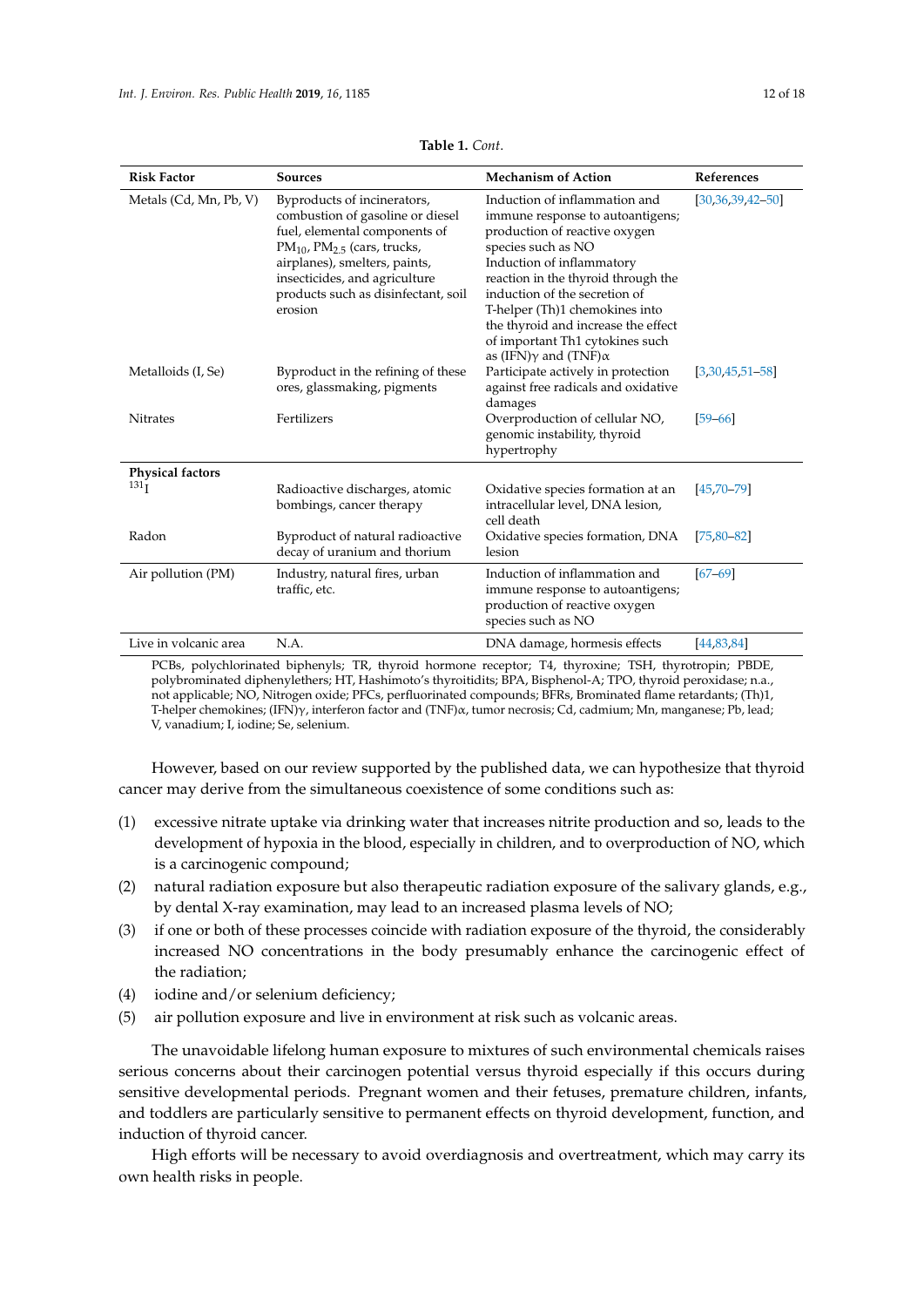Future studies are needed to investigate the levels of exposure to persistent organic pollutants (POPs), and control for potential confounders such as occupational and lifestyle factors, or exposure to multiple substances with the potential to cause thyroid cancer.

Additional studies are necessary in order to improve the knowledge on the mechanism causing thyroid cancer, and especially, identify the specific environmental elements that pose a risk of the disease incidence in humans.

**Author Contributions:** Fi.M., O.C.G., and Fe.M. gave substantial contribution in the conception and design of the work, and in writing the paper; gave the final approval of the version to be published; agreed to be accountable for all aspects of the work in ensuring that questions related to the accuracy or integrity of any part of the work are appropriately investigated and resolved. Z.P. and C.L. searched the literature. C.R., B.A., and C.M. revised it critically for important intellectual and clinical contents.

**Funding:** Project funded by intradepartmental research plan 2016/2018 of the Department of Medical, Surgical and Advanced Technologies, University of Catania (number 5C722012104, 2018).

**Acknowledgments:** The authors would like to thank the Department "GF Ingrassia" of University of Catania for their financial support.

**Conflicts of Interest:** The authors declare no conflict of interest.

# **References**

- <span id="page-12-0"></span>1. Oliveri Conti, G.; Heibati, B.; Kloog, I.; Fiore, M.; Ferrante, M. A review of AirQ Models and their applications for forecasting the air pollution health outcomes. *Environ. Sci. Pollut. Res. Int.* **2017**, *24*, 6426–6445. [\[CrossRef\]](http://dx.doi.org/10.1007/s11356-016-8180-1) [\[PubMed\]](http://www.ncbi.nlm.nih.gov/pubmed/28054264)
- 2. Oliveri Conti, G.; Calogero, A.E.; Giacone, F.; Fiore, M.; Barchitta, M.; Agodi, A.; Ferrante, M. B(a)P adduct levels and fertility: A cross-sectional study in a Sicilian population. *Mol. Med. Rep.* **2017**, *15*, 3398–3404. [\[CrossRef\]](http://dx.doi.org/10.3892/mmr.2017.6396) [\[PubMed\]](http://www.ncbi.nlm.nih.gov/pubmed/28350051)
- <span id="page-12-6"></span>3. Vinceti, M.; Filippini, T.; Cilloni, S.; Bargellini, A.; Vergoni, A.V.; Tsatsakis, A.; Ferrante, M. Health risk assessment of environmental selenium: Emerging evidence and challenges (Review). *Mol. Med. Rep.* **2017**, *15*, 3323–3335. [\[CrossRef\]](http://dx.doi.org/10.3892/mmr.2017.6377)
- 4. Keshtgar, L.; Zuccarello, P.; Dehghani, M.; Javaheri, M.R.; Derakhshan, Z.; Conti, G.O.; Ferrante, M. The effects of air pollutants on the mortality rate of lung cancer and leukemia. *Mol. Med. Rep.* **2017**, *15*, 3390–3397.
- 5. Khaniabadi, Y.O.; Daryanoosh, S.M.; Hopke, P.K.; Ferrante, M.; De Marco, A.; Sicard, P.; Conti, G.O.; Goudarzi, G.; Basiri, H.; Mohammadi, M.J.; et al. Acute myocardial infarction and COPD attributed to ambient SO<sup>2</sup> in Iran. *Environ. Res.* **2017**, *156*, 683–687. [\[CrossRef\]](http://dx.doi.org/10.1016/j.envres.2017.04.028) [\[PubMed\]](http://www.ncbi.nlm.nih.gov/pubmed/28477578)
- 6. Bahrami Asl, F.; Leili, M.; Vaziri, Y.; Salahshour Arian, S.; Cristaldi, A.; Oliveri Conti, G.; Ferrante, M. Health impacts quantification of ambient air pollutants using AirQ model approach in Hamadan, Iran. *Environ. Res.* **2018**, *161*, 114–121. [\[CrossRef\]](http://dx.doi.org/10.1016/j.envres.2017.10.050)
- <span id="page-12-5"></span>7. Zuccarello, P.; Oliveri Conti, G.; Cavallaro, F.; Copat, C.; Cristaldi, A.; Fiore, M.; Ferrante, M. Implication of dietary phthalates in breast cancer. A systematic review. *Food Chem. Toxicol.* **2018**, *118*, 667–674. [\[CrossRef\]](http://dx.doi.org/10.1016/j.fct.2018.06.011)
- 8. Fallahzadeh, R.A.; Miri, M.; Taghavi, M.; Gholizadeh, A.; Anbarani, R.; Hosseini-Bandegharaei, A.; Ferrante, M.; Conti, G.O. Spatial variation and probabilistic risk assessment of exposure to fluoride in drinking water. *Chem. Toxicol.* **2018**, *113*, 314–321. [\[CrossRef\]](http://dx.doi.org/10.1016/j.fct.2018.02.001) [\[PubMed\]](http://www.ncbi.nlm.nih.gov/pubmed/29425933)
- <span id="page-12-1"></span>9. Keramati, H.; Ghorbani, R.; Fakhri, Y.; Khaneghah, A.M.; Conti, G.O.; Ferrante, M.; Ghaderpoori, M.; Taghavi, M.; Baninameh, Z.; Bay, A.; et al. Radon 222 in drinking water resources of Iran: A systematic review, meta-analysis and probabilistic risk assessment (Monte Carlo simulation). *Chem. Toxicol.* **2018**, *115*, 460–469. [\[CrossRef\]](http://dx.doi.org/10.1016/j.fct.2018.03.042)
- <span id="page-12-2"></span>10. Aschebrook-Kilfoy, B.; Dellavalle, C.T.; Purdue, M.; Kim, C.; Zhang, Y.; Sjodin, A.; Ward, M.H. Polybrominated Diphenyl Ethers and Thyroid Cancer Risk in the Prostate, Colorectal, Lung, and Ovarian Cancer Screening Trial Cohort. *Am. J. Epidemiol.* **2015**, *181*, 883–888. [\[CrossRef\]](http://dx.doi.org/10.1093/aje/kwu358) [\[PubMed\]](http://www.ncbi.nlm.nih.gov/pubmed/25939348)
- <span id="page-12-3"></span>11. Nettore, I.C.; Colao, A.; Macchia, P.E. Nutritional and Environmental Factors in Thyroid Carcinogenesis. *Int. J. Environ. Res. Public Health* **2018**, *15*, 1735. [\[CrossRef\]](http://dx.doi.org/10.3390/ijerph15081735) [\[PubMed\]](http://www.ncbi.nlm.nih.gov/pubmed/30104523)
- <span id="page-12-4"></span>12. Cabanillas, M.E.; McFadden, D.G.; Durante, C. Thyroid cancer. *Lancet* **2016**, *388*, 2783–2795. [\[CrossRef\]](http://dx.doi.org/10.1016/S0140-6736(16)30172-6)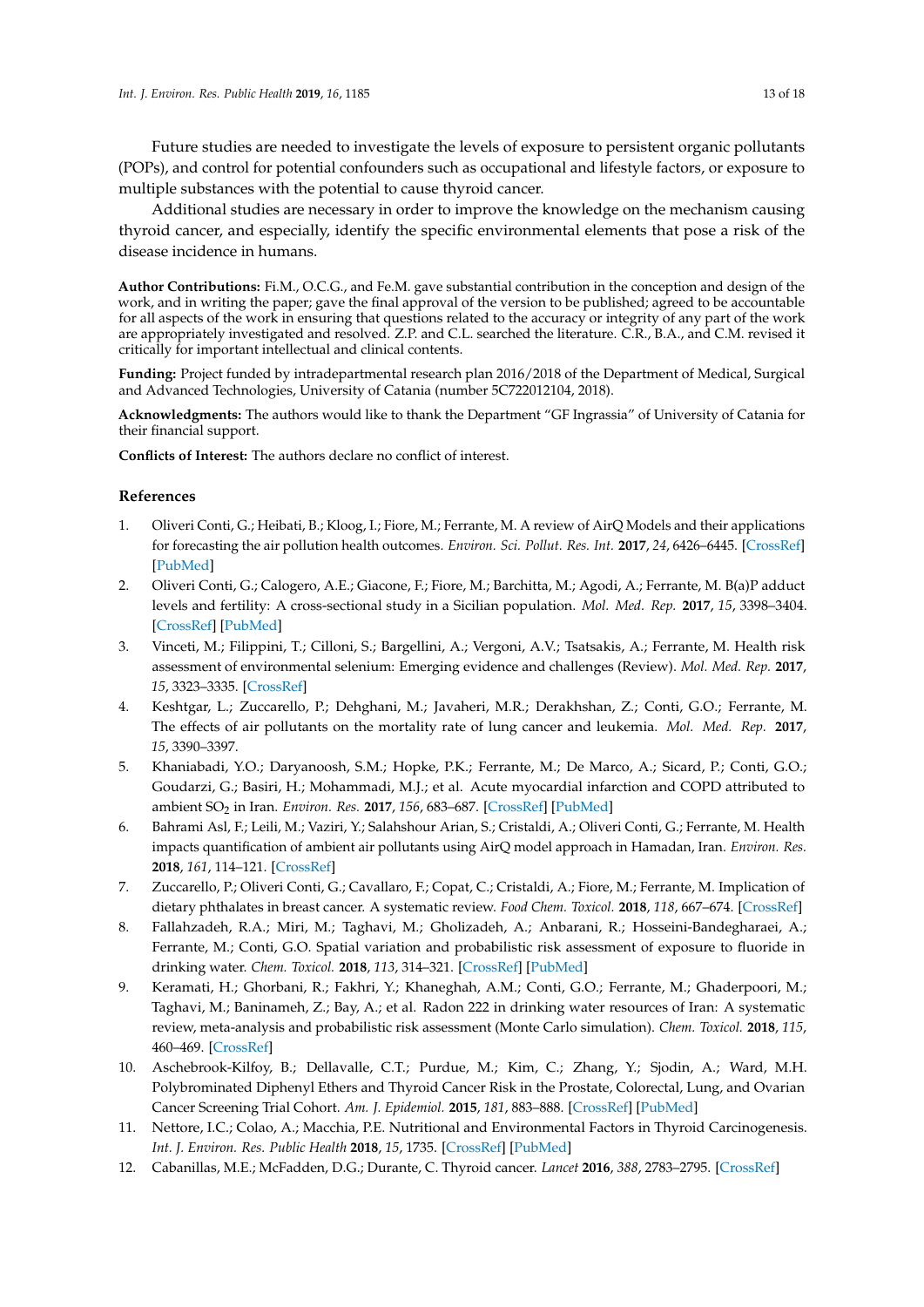- <span id="page-13-0"></span>13. Pisani, P.; Buzzoni, C.; Crocetti, E.; Maso, L.D.; Rondelli, R. AIRTUM Working Group and AIEOP Working Group. *Epidemiol. Prev.* **2012**, *225*, 1–24.
- <span id="page-13-1"></span>14. Bray, F.; Ferlay, J.; Soerjomataram, I.; Siegel, R.L.; Torre, L.A.; Jemal, A. Global cancer statistics 2018: GLOBOCAN estimates of incidence and mortality worldwide for 36 cancers in 185 countries. *CA Cancer J. Clin.* **2018**, *68*, 394–424. [\[CrossRef\]](http://dx.doi.org/10.3322/caac.21492) [\[PubMed\]](http://www.ncbi.nlm.nih.gov/pubmed/30207593)
- <span id="page-13-2"></span>15. Moher, D.; Shamseer, L.; Clarke, M.; Ghersi, D.; Liberati, A.; Petticrew, M.; Shekelle, P.; Stewart, L.A.; PRISMA-P Group. Preferred reporting items for systematic review and meta-analysis protocols (PRISMA-P) 2015 statement. *Syst. Rev.* **2015**, *4*, 1. [\[CrossRef\]](http://dx.doi.org/10.1186/2046-4053-4-1) [\[PubMed\]](http://www.ncbi.nlm.nih.gov/pubmed/25554246)
- <span id="page-13-3"></span>16. Jugan, M.-L.; Levi, Y.; Blondeau, J.-P. Endocrine disruptors and thyroid hormone physiology. *Biochem. Pharmacol.* **2010**, *79*, 939–947. [\[CrossRef\]](http://dx.doi.org/10.1016/j.bcp.2009.11.006) [\[PubMed\]](http://www.ncbi.nlm.nih.gov/pubmed/19913515)
- <span id="page-13-4"></span>17. Gore, A.C.; Chappell, V.A.; Fenton, S.E.; Flaws, J.A.; Nadal, A.; Prins, G.S.; Toppari, J.; Zoeller, R.T. Executive Summary to EDC-2: The Endocrine Society's Second Scientific Statement on Endocrine-Disrupting Chemicals. *Endocr. Rev.* **2015**, *36*, 593–602. [\[CrossRef\]](http://dx.doi.org/10.1210/er.2015-1093) [\[PubMed\]](http://www.ncbi.nlm.nih.gov/pubmed/26414233)
- <span id="page-13-5"></span>18. Soto, A.M.; Sonnenschein, C. Environmental causes of cancer: Endocrine disruptors as carcinogens. *Nat. Rev. Endocrinol.* **2010**, *6*, 363–370. [\[CrossRef\]](http://dx.doi.org/10.1038/nrendo.2010.87)
- <span id="page-13-6"></span>19. Han, M.A.; Kim, J.H.; Song, H.S. Persistent organic pollutants, pesticides, and the risk of thyroid cancer: Systematic review and meta-analysis. *Eur. J. Cancer Prev.* **2018**. [\[CrossRef\]](http://dx.doi.org/10.1097/CEJ.0000000000000481)
- <span id="page-13-7"></span>20. Weichenthal, S.; Moase, C.; Chan, P. A Review of Pesticide Exposure and Cancer Incidence in the Agricultural Health Study Cohort. *Environ. Health Perspect.* **2010**, *118*, 1117–1125. [\[CrossRef\]](http://dx.doi.org/10.1289/ehp.0901731)
- <span id="page-13-8"></span>21. Colao, A.; Muscogiuri, G.; Piscitelli, P. Environment and Health: Not Only Cancer. *Int. J. Environ. Res. Public Health* **2016**, *13*, 724. [\[CrossRef\]](http://dx.doi.org/10.3390/ijerph13070724) [\[PubMed\]](http://www.ncbi.nlm.nih.gov/pubmed/27447654)
- <span id="page-13-9"></span>22. Zhang, Y.; Wei, F.; Zhang, J.; Hao, L.; Jiang, J.; Dang, L.; Mei, D.; Fan, S.S.; Yu, Y.; Jiang, L. Bisphenol A and estrogen induce proliferation of human thyroid tumor cells via an estrogen-receptor-dependent pathway. *Arch. Biochem. Biophys.* **2017**, *633*, 29–39. [\[CrossRef\]](http://dx.doi.org/10.1016/j.abb.2017.09.002) [\[PubMed\]](http://www.ncbi.nlm.nih.gov/pubmed/28882636)
- <span id="page-13-10"></span>23. Boas, M.; Feldt-Rasmussen, U.; Main, K.M. Thyroid effects of endocrine disrupting chemicals. *Mol. Cell. Endocrinol.* **2012**, *355*, 240–248. [\[CrossRef\]](http://dx.doi.org/10.1016/j.mce.2011.09.005) [\[PubMed\]](http://www.ncbi.nlm.nih.gov/pubmed/21939731)
- <span id="page-13-11"></span>24. Meeker, J.D. Exposure to environmental endocrine disrupting compounds and men's health. *Maturitas* **2010**, *66*, 236–241. [\[CrossRef\]](http://dx.doi.org/10.1016/j.maturitas.2010.03.001) [\[PubMed\]](http://www.ncbi.nlm.nih.gov/pubmed/20347536)
- <span id="page-13-12"></span>25. Melzer, D.; Rice, N.; Depledge, M.H.; Henley, W.E.; Galloway, T.S. Association between serum perfluorooctanoic acid (PFOA) and thyroid disease in the U.S. National Health and Nutrition Examination Survey. *Environ. Health Perspect.* **2010**, *118*, 686–692. [\[CrossRef\]](http://dx.doi.org/10.1289/ehp.0901584) [\[PubMed\]](http://www.ncbi.nlm.nih.gov/pubmed/20089479)
- <span id="page-13-13"></span>26. US EPA O. Technical Fact Sheet—Polybrominated Diphenyl Ethers (PBDEs) and Polybrominated Biphenyls (PBBs). US EPA, 2013. Available online: [https://www.epa.gov/fedfac/technical-fact-sheet-polybrominated](https://www.epa.gov/fedfac/technical-fact-sheet-polybrominated-diphenyl-ethers-pbdes-and-polybrominated-biphenyls-pbbs)[diphenyl-ethers-pbdes-and-polybrominated-biphenyls-pbbs](https://www.epa.gov/fedfac/technical-fact-sheet-polybrominated-diphenyl-ethers-pbdes-and-polybrominated-biphenyls-pbbs) (accessed on 28 January 2019).
- <span id="page-13-14"></span>27. Birnbaum, L.S.; Staskal, D.F. Brominated flame retardants: Cause for concern? *Environ. Health Perspect.* **2004**, *112*, 9–17. [\[CrossRef\]](http://dx.doi.org/10.1289/ehp.6559) [\[PubMed\]](http://www.ncbi.nlm.nih.gov/pubmed/14698924)
- <span id="page-13-15"></span>28. Kim, Y.R.; Harden, F.A.; Toms, L.-M.L.; Norman, R.E. Health consequences of exposure to brominated flame retardants: A systematic review. *Chemosphere* **2014**, *106*, 1–19. [\[CrossRef\]](http://dx.doi.org/10.1016/j.chemosphere.2013.12.064) [\[PubMed\]](http://www.ncbi.nlm.nih.gov/pubmed/24529398)
- <span id="page-13-16"></span>29. ATSDR-ToxFAQs<sup>TM</sup>: Perchlorates. Available online: [https://www.atsdr.cdc.gov/toxfaqs/tf.asp?id=893&](https://www.atsdr.cdc.gov/toxfaqs/tf.asp?id=893&tid=181) [tid=181](https://www.atsdr.cdc.gov/toxfaqs/tf.asp?id=893&tid=181) (accessed on 28 January 2019).
- <span id="page-13-17"></span>30. Filippini, T.; Michalke, B.; Wise, L.A.; Malagoli, C.; Malavolti, M.; Vescovi, L.; Salvia, C.; Bargellini, A.; Sieri, S.; Krogh, V.; et al. Diet composition and serum levels of selenium species: A cross-sectional study. *Food Chem. Toxicol.* **2018**, *115*, 482–490. [\[CrossRef\]](http://dx.doi.org/10.1016/j.fct.2018.03.048) [\[PubMed\]](http://www.ncbi.nlm.nih.gov/pubmed/29621579)
- 31. Ferrante, M.; Conti, G.O. Environment and Neurodegenerative Diseases: An Update on miRNA Role. *Microrna* **2017**, *6*, 157–165. [\[CrossRef\]](http://dx.doi.org/10.2174/2211536606666170811151503)
- 32. Conti, G.O.; Copat, C.; Ledda, C.; Fiore, M.; Fallico, R.; Sciacca, S.; Ferrante, M. Evaluation of Heavy Metals and Polycyclic Aromatic Hydrocarbons (PAHs) in *Mullus barbatus* from Sicily Channel and Risk-Based Consumption Limits. *Bull. Environ. Contam. Toxicol.* **2012**, *88*, 946–950. [\[CrossRef\]](http://dx.doi.org/10.1007/s00128-012-0611-1)
- 33. Ferrante, M.; Ledda, C.; Oliveri Conti, G.; Fiore, M.; Rapisarda, V.; Copat, C.; Sole, G.; Terzo, N.; Travali, S. Lead exposure and plasma mRNA expression in ERBB2 gene. *Mol. Med. Rep.* **2017**, *15*, 3361–3365. [\[CrossRef\]](http://dx.doi.org/10.3892/mmr.2017.6382) [\[PubMed\]](http://www.ncbi.nlm.nih.gov/pubmed/28339023)
- 34. Fakhri, Y.; Mousavi Khaneghah, A.; Conti, G.O.; Ferrante, M.; Khezri, A.; Darvishi, A.; Ahmadi, M.; Hasanzadeh, A.; Keramati, H.; Moradi, B.; et al. Probabilistic risk assessment (Monte Carlo simulation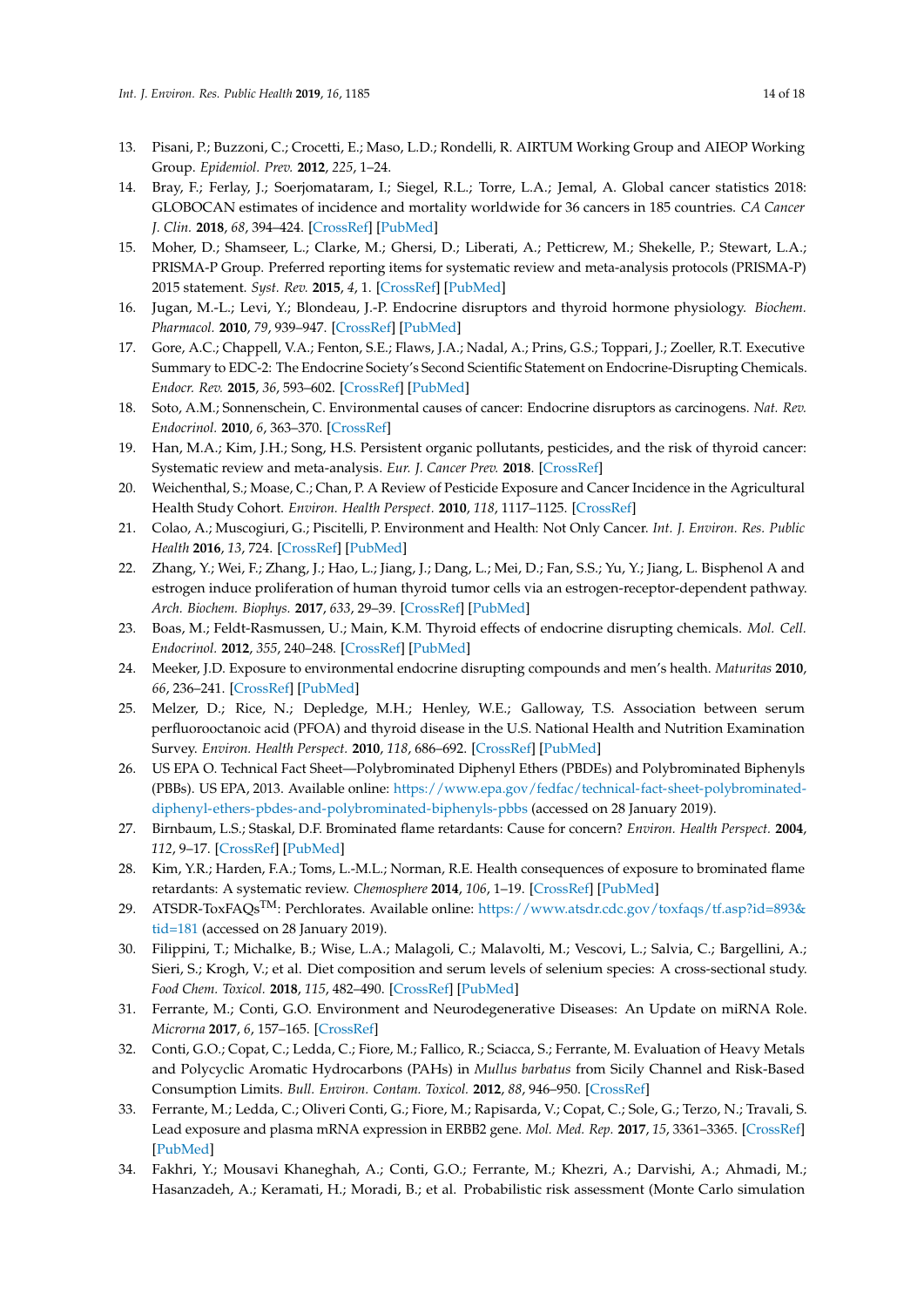method) of Pb and Cd in the onion bulb (*Allium cepa*) and soil of Iran. *Environ. Sci. Pollut. Res. Int.* **2018**, *25*, 30894–30906. [\[CrossRef\]](http://dx.doi.org/10.1007/s11356-018-3081-0) [\[PubMed\]](http://www.ncbi.nlm.nih.gov/pubmed/30178411)

- 35. Fakhri, Y.; Mohseni-Bandpei, A.; Oliveri Conti, G.; Ferrante, M.; Cristaldi, A.; Jeihooni, A.K.; Dehkordi, M.K.; Alinejad, A.; Rasoulzadeh, H.; Mohseni, S.M.; et al. Systematic review and health risk assessment of arsenic and lead in the fished shrimps from the Persian gulf. *Food Chem. Toxicol.* **2018**, *113*, 278–286. [\[CrossRef\]](http://dx.doi.org/10.1016/j.fct.2018.01.046)
- <span id="page-14-14"></span>36. Copat, C.; Grasso, A.; Fiore, M.; Cristaldi, A.; Zuccarello, P.; Signorelli, S.S.; Conti, G.O.; Ferrante, M. Trace elements in seafood from the Mediterranean sea: An exposure risk assessment. *Food Chem. Toxicol.* **2018**, *115*, 13–19. [\[CrossRef\]](http://dx.doi.org/10.1016/j.fct.2018.03.001) [\[PubMed\]](http://www.ncbi.nlm.nih.gov/pubmed/29510219)
- 37. Kim, H.S.; Kim, Y.J.; Seo, Y.R. An Overview of Carcinogenic Heavy Metal: Molecular Toxicity Mechanism and Prevention. *J. Cancer Prev.* **2015**, *20*, 232–240. [\[CrossRef\]](http://dx.doi.org/10.15430/JCP.2015.20.4.232)
- <span id="page-14-0"></span>38. Koedrith, P.; Seo, Y.R. Advances in Carcinogenic Metal Toxicity and Potential Molecular Markers. *Int. J. Mol. Sci.* **2011**, *12*, 9576–9595. [\[CrossRef\]](http://dx.doi.org/10.3390/ijms12129576) [\[PubMed\]](http://www.ncbi.nlm.nih.gov/pubmed/22272150)
- <span id="page-14-1"></span>39. Loomis, D.; Grosse, Y.; Lauby-Secretan, B.; El Ghissassi, F.; Bouvard, V.; Benbrahim-Tallaa, L.; Guha, N.; Baan, R.; Mattock, H.; Straif, K. The carcinogenicity of outdoor air pollution. *Lancet Oncol.* **2013**, *14*, 1262–1263. [\[CrossRef\]](http://dx.doi.org/10.1016/S1470-2045(13)70487-X)
- 40. Mohammadi, A.; Faraji, M.; Conti, G.O.; Ferrante, M.; Miri, M. Mortality and morbidity due to exposure to particulate matter related to drying Urmia Lake in the NW Iran. *Eur. J. Intern. Med.* **2019**, *60*, e14–e15. [\[CrossRef\]](http://dx.doi.org/10.1016/j.ejim.2018.10.001) [\[PubMed\]](http://www.ncbi.nlm.nih.gov/pubmed/30297251)
- 41. Saleh, H.N.; Panahande, M.; Yousefi, M.; Asghari, F.B.; Conti, G.O.; Talaee, E.; Mohammadi, A.A. Carcinogenic and Non-carcinogenic Risk Assessment of Heavy Metals in Groundwater Wells in Neyshabur Plain, Iran. *Boil. Elem. Res.* **2018**, 1–11. [\[CrossRef\]](http://dx.doi.org/10.1007/s12011-018-1516-6) [\[PubMed\]](http://www.ncbi.nlm.nih.gov/pubmed/30225757)
- <span id="page-14-2"></span>42. Ferrante, M.; Fiore, M.; Conti, G.O.; Fiore, V.; Grasso, A.; Copat, C.; Signorelli, S.S. Transition and heavy metals compared to oxidative parameter balance in patients with deep vein thrombosis: A case-control study. *Mol. Med. Rep.* **2017**, *15*, 3438–3444. [\[CrossRef\]](http://dx.doi.org/10.3892/mmr.2017.6394)
- <span id="page-14-3"></span>43. Iavicoli, I.; Fontana, L.; Bergamaschi, A. The Effects of Metals as Endocrine Disruptors. *J. Toxicol. Environ. Health B* **2009**, *12*, 206–223. [\[CrossRef\]](http://dx.doi.org/10.1080/10937400902902062) [\[PubMed\]](http://www.ncbi.nlm.nih.gov/pubmed/19466673)
- <span id="page-14-4"></span>44. Vigneri, R.; Malandrino, P.; Gianì, F.; Russo, M.; Vigneri, P. Heavy metals in the volcanic environment and thyroid cancer. *Mol. Cell. Endocrinol.* **2017**, *457*, 73–80. [\[CrossRef\]](http://dx.doi.org/10.1016/j.mce.2016.10.027) [\[PubMed\]](http://www.ncbi.nlm.nih.gov/pubmed/27794445)
- <span id="page-14-5"></span>45. Ferrari, S.M.; Fallahi, P.; Antonelli, A.; Benvenga, S. Environmental Issues in Thyroid Diseases. *Front. Endocrinol.* **2017**, *8*, 50. [\[CrossRef\]](http://dx.doi.org/10.3389/fendo.2017.00050) [\[PubMed\]](http://www.ncbi.nlm.nih.gov/pubmed/28373861)
- <span id="page-14-6"></span>46. Buha, A.; Matović, V.; Antonijevic, B.; Bulat, Z.; Čurćić, M.; Renieri, E.A.; Tsatsakis, A.M.; Schweitzer, A.; Wallace, D. Overview of Cadmium Thyroid Disrupting Effects and Mechanisms. *Int. J. Mol. Sci.* **2018**, *19*, 1501. [\[CrossRef\]](http://dx.doi.org/10.3390/ijms19051501) [\[PubMed\]](http://www.ncbi.nlm.nih.gov/pubmed/29772829)
- <span id="page-14-7"></span>47. Chung, H.-K.; Nam, J.S.; Ahn, C.W.; Lee, Y.S.; Kim, K.R. Some Elements in Thyroid Tissue are Associated with More Advanced Stage of Thyroid Cancer in Korean Women. *Biol. Trace Elem. Res.* **2016**, *171*, 54–62. [\[CrossRef\]](http://dx.doi.org/10.1007/s12011-015-0502-5) [\[PubMed\]](http://www.ncbi.nlm.nih.gov/pubmed/26419761)
- <span id="page-14-8"></span>48. Assem, F.L.; Holmes, P.; Levy, L.S. The mutagenicity and carcinogenicity of inorganic manganese compounds: A synthesis of the evidence. *J. Toxicol. Environ. Health Part B* **2011**, *14*, 537–570. [\[CrossRef\]](http://dx.doi.org/10.1080/10937404.2011.615111)
- <span id="page-14-9"></span>49. Li, H.; Li, X.; Liu, J.; Jin, L.; Yang, F.; Wang, J.; Wang, O.; Gao, Y. Correlation between serum lead and thyroid diseases: Papillary thyroid carcinoma, nodular goiter, and thyroid adenoma. *Int. J. Environ. Health Res.* **2017**, *27*, 409–419. [\[CrossRef\]](http://dx.doi.org/10.1080/09603123.2017.1373273) [\[PubMed\]](http://www.ncbi.nlm.nih.gov/pubmed/28891673)
- <span id="page-14-10"></span>50. Fallahi, P.; Foddis, R.; Elia, G.; Ragusa, F.; Patrizio, A.; Benvenga, S.; Cristaudo, A.; Antonelli, A.; Ferrari, S.M. Vanadium pentoxide induces the secretion of CXCL9 and CXCL10 chemokines in thyroid cells. *Oncol. Rep.* **2018**, *39*, 2422–2426. [\[CrossRef\]](http://dx.doi.org/10.3892/or.2018.6307)
- <span id="page-14-11"></span>51. Triggiani, V.; Tafaro, E.; Giagulli, V.; Sabba, C.; Resta, F.; Licchelli, B.; Guastamacchia, E. Role of Iodine, Selenium and Other Micronutrients in Thyroid Function and Disorders. *Endocr. Metab. Disord. Drug Targets* **2009**, *9*, 277–294. [\[CrossRef\]](http://dx.doi.org/10.2174/187153009789044392)
- <span id="page-14-12"></span>52. Winther, K.H.; Bonnema, S.J.; Cold, F.; Debrabant, B.; Nybo, M.; Cold, S.; Hegedüs, L. Does selenium supplementation affect thyroid function? Results from a randomized, controlled, double-blinded trial in a Danish population. *Eur. J. Endocrinol.* **2015**, *172*, 657–667. [\[CrossRef\]](http://dx.doi.org/10.1530/EJE-15-0069)
- <span id="page-14-13"></span>53. Vinceti, M.; Filippini, T.; Rothman, K.J. Selenium exposure and the risk of type 2 diabetes: A systematic review and meta-analysis. *Eur. J. Epidemiol.* **2018**, *33*, 789–810. [\[CrossRef\]](http://dx.doi.org/10.1007/s10654-018-0422-8) [\[PubMed\]](http://www.ncbi.nlm.nih.gov/pubmed/29974401)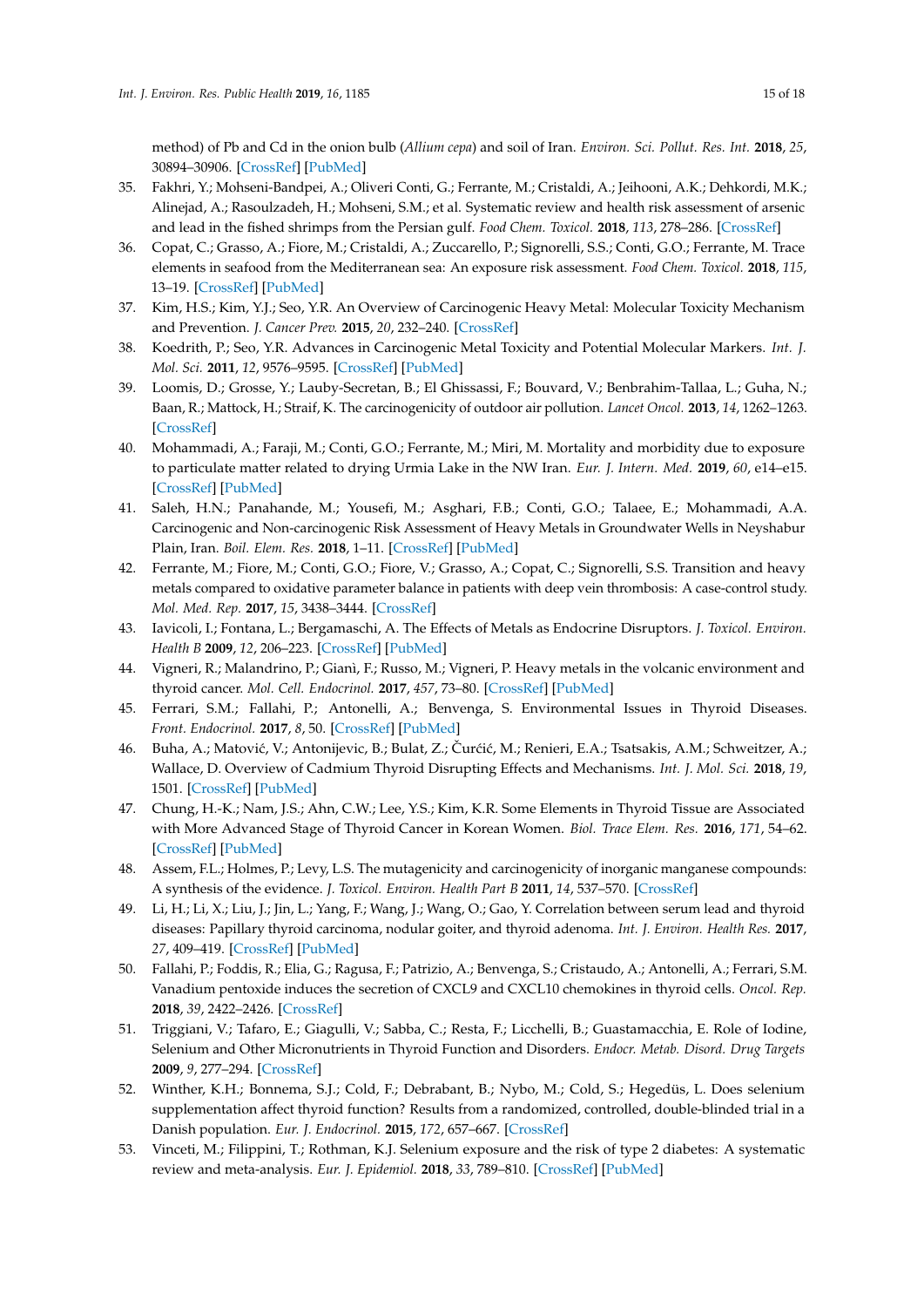- <span id="page-15-0"></span>54. Köhrle, J. Selenium and the thyroid. *Curr. Opin. Endocrinol. Diabetes Obes.* **2015**, *22*, 392–401. [\[CrossRef\]](http://dx.doi.org/10.1097/MED.0000000000000190) [\[PubMed\]](http://www.ncbi.nlm.nih.gov/pubmed/26313901)
- <span id="page-15-1"></span>55. Shreenath, A.P.; Dooley, J. Selenium, Deficiency. In: StatPearls [Internet]. Treasure Island (FL): StatPearls Publishing; 2018. Available online: <http://www.ncbi.nlm.nih.gov/books/NBK482260/> (accessed on 28 January 2019).
- <span id="page-15-2"></span>56. Sakız, D.; Kaya, A.; Kulaksizoglu, M. Serum Selenium Levels in Euthyroid Nodular Thyroid Diseases. *Biol. Trace Elem. Res.* **2016**, *174*, 21–26. [\[CrossRef\]](http://dx.doi.org/10.1007/s12011-016-0688-1) [\[PubMed\]](http://www.ncbi.nlm.nih.gov/pubmed/27052308)
- <span id="page-15-3"></span>57. Wu, Q.; Rayman, M.P.; Lv, H.; Schomburg, L.; Cui, B.; Gao, C.; Chen, P.; Zhuang, G.; Zhang, Z.; Peng, X.; et al. Low Population Selenium Status Is Associated with Increased Prevalence of Thyroid Disease. *J. Clin. Endocrinol. Metab.* **2015**, *100*, 4037–4047. [\[CrossRef\]](http://dx.doi.org/10.1210/jc.2015-2222) [\[PubMed\]](http://www.ncbi.nlm.nih.gov/pubmed/26305620)
- <span id="page-15-4"></span>58. Esposito, D.; Rotondi, M.; Accardo, G.; Vallone, G.; Conzo, G.; Docimo, G.; Selvaggi, F.; Cappelli, C.; Chiovato, D.; Giugliano, D.; et al. Influence of short-term selenium supplementation on the natural course of Hashimoto's thyroiditis: Clinical results of a blinded placebo-controlled randomized prospective trial. *J. Endocrinol. Investig.* **2017**, *40*, 83–89. [\[CrossRef\]](http://dx.doi.org/10.1007/s40618-016-0535-4) [\[PubMed\]](http://www.ncbi.nlm.nih.gov/pubmed/27572248)
- <span id="page-15-5"></span>59. Ward, M.H.; Kilfoy, B.A.; Weyer, P.J.; Anderson, K.E.; Folsom, A.R.; Cerhan, J.R. Nitrate intake and the risk of thyroid cancer and thyroid disease. *Epidemiology* **2010**, *21*, 389–395. [\[CrossRef\]](http://dx.doi.org/10.1097/EDE.0b013e3181d6201d)
- 60. Signorelli, S.S.; Fatuzzo, P.M.; Rapisarda, F.A.; Neri, S.; Ferrante, M.; Conti, G.O.; Fallico, R.; Di Pino, L.; Pennisi, G.; Celotta, G.; et al. A Randomised, Controlled Clinical Trial Evaluating Changes in Therapeutic Efficacy and Oxidative Parameters after Treatment with Propionyl L-Carnitine in Patients with Peripheral Arterial Disease Requiring Haemodialysis. *Drugs Aging* **2006**, *23*, 263–270. [\[CrossRef\]](http://dx.doi.org/10.2165/00002512-200623030-00008)
- <span id="page-15-6"></span>61. Santo, S.S.; Sergio, N.; Giuseppe, M.; Margherita, F.; Gea, O.C.; Roberto, F.; Gabriella, C.; Giuseppe, P.; Massimiliano, A. Effect of PLC on functional parameters and oxidative profile in type 2 diabetes-associated PAD. *Diabetes Res. Clin. Pract.* **2006**, *72*, 231–237. [\[CrossRef\]](http://dx.doi.org/10.1016/j.diabres.2005.10.007)
- <span id="page-15-7"></span>62. Ward, M.H.; Jones, R.R.; Brender, J.D.; De Kok, T.M.; Weyer, P.J.; Nolan, B.T.; Villanueva, C.M.; Van Breda, S.G. Drinking Water Nitrate and Human Health: An Updated Review. *Int. J. Environ. Res. Health* **2018**, *15*, 1557. [\[CrossRef\]](http://dx.doi.org/10.3390/ijerph15071557)
- <span id="page-15-8"></span>63. Aschebrook-Kilfoy, B.; Heltshe, S.L.; Nuckols, J.R.; Sabra, M.M.; Shuldiner, A.R.; Mitchell, B.D.; Airola, M.; Holford, T.R.; Zhang, Y.; Ward, M.H. Modeled nitrate levels in well water supplies and prevalence of abnormal thyroid conditions among the Old Order Amish in Pennsylvania. *Environ. Health* **2012**, *11*, 6. [\[CrossRef\]](http://dx.doi.org/10.1186/1476-069X-11-6)
- <span id="page-15-9"></span>64. Xie, L.; Mo, M.; Jia, H.-X.; Liang, F.; Yuan, J.; Zhu, J. Association between dietary nitrate and nitrite intake and site-specific cancer risk: Evidence from observational studies. *Oncotarget* **2016**, *7*, 56915–56932. [\[CrossRef\]](http://dx.doi.org/10.18632/oncotarget.10917) [\[PubMed\]](http://www.ncbi.nlm.nih.gov/pubmed/27486968)
- <span id="page-15-10"></span>65. Inoue-Choi, M.; Jones, R.R.; Anderson, K.E.; Cantor, K.P.; Cerhan, J.R.; Krasner, S.; Robien, K.; Weyer, P.J.; Ward, M.H. Nitrate and nitrite ingestion and risk of ovarian cancer among postmenopausal women in Iowa. *Int. J. Cancer* **2015**, *137*, 173–182. [\[CrossRef\]](http://dx.doi.org/10.1002/ijc.29365) [\[PubMed\]](http://www.ncbi.nlm.nih.gov/pubmed/25430487)
- <span id="page-15-11"></span>66. Drozd, V.M.; Branovan, I.; Shiglik, N.; Biko, J.; Reiners, C. Thyroid Cancer Induction: Nitrates as Independent Risk Factors or Risk Modulators after Radiation Exposure, with a Focus on the Chernobyl Accident. *Eur. Thyroid J.* **2018**, *7*, 67–74. [\[CrossRef\]](http://dx.doi.org/10.1159/000485971) [\[PubMed\]](http://www.ncbi.nlm.nih.gov/pubmed/29594057)
- <span id="page-15-12"></span>67. WHO. 2017. Available online: <https://www.who.int/en/news-room/fact-sheets/detail/cancer> (accessed on 29 January 2019).
- <span id="page-15-13"></span>68. Turner, M.C.; Krewski, D.; Diver, W.R.; Pope, C.A., 3rd; Burnett, R.T.; Jerrett, M.; Marshall, J.D.; Gapstur, S.M. Ambient air pollution and cancer mortality in the cancer prevention study II. *Environ. Health Perspect.* **2017**, *125*, 087013. [\[CrossRef\]](http://dx.doi.org/10.1289/EHP1249) [\[PubMed\]](http://www.ncbi.nlm.nih.gov/pubmed/28886601)
- <span id="page-15-14"></span>69. Cong, X. Air pollution from industrial waste gas emissions is associated with cancer incidences in Shanghai, China. *Environ. Sci. Pollut. Res.* **2018**, *25*, 13067–13078. [\[CrossRef\]](http://dx.doi.org/10.1007/s11356-018-1538-9) [\[PubMed\]](http://www.ncbi.nlm.nih.gov/pubmed/29484620)
- <span id="page-15-15"></span>70. Weiss, W. Chernobyl thyroid cancer: 30 years of follow-up overview. *Radiat. Prot. Dosim.* **2018**, *182*, 58–61. [\[CrossRef\]](http://dx.doi.org/10.1093/rpd/ncy147) [\[PubMed\]](http://www.ncbi.nlm.nih.gov/pubmed/30137557)
- <span id="page-15-16"></span>71. Estorch, M.; Mitjavila, M.; Muros, M.; Caballero, E. Radioiodine treatment of differentiated thyroid cancer related to guidelines and scientific literature. *Rev. Española Med. Nucl. Imagen Mol.* **2019**, pii: S2253-654X(18)30334-2. [\[CrossRef\]](http://dx.doi.org/10.1016/j.remnie.2018.12.004)
- <span id="page-15-17"></span>72. Jimenez Londoño, G.A.; Garcia Vicente, A.M.; Sastre Marcos, J.; Pena Pardo, F.J.; Amo-Salas, M.; Moreno Caballero, M.; Talavera Rubio, M.P.; Gonzalez Garcia, B.; Disotuar Ruiz, N.D.; Soriano Castrejón, A.M.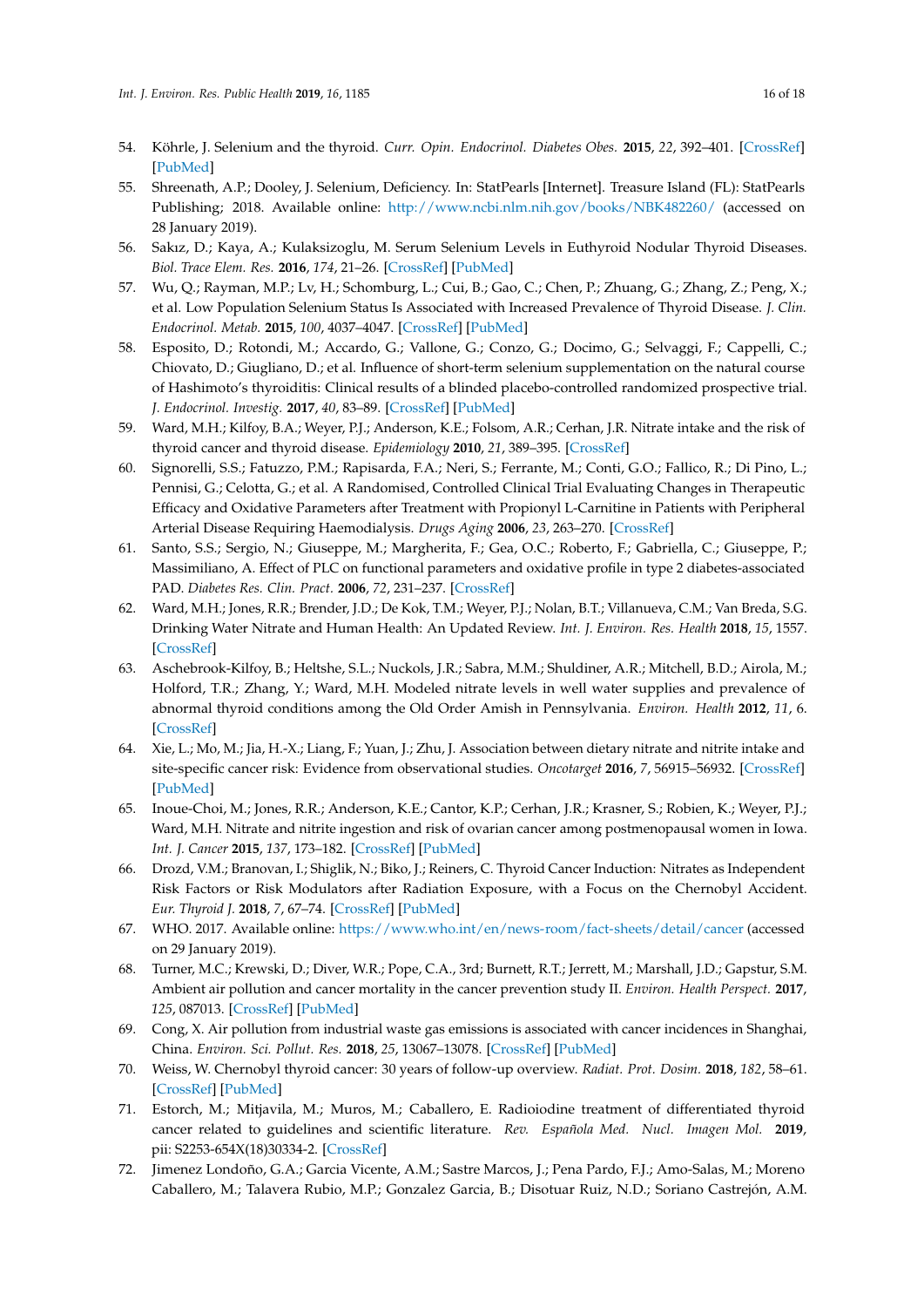Low-Dose radioiodine ablation in patients with low-risk differentiated thyroidcancer. *Eur. Thyroid J.* **2018**, *7*, 218–224. [\[CrossRef\]](http://dx.doi.org/10.1159/000489850)

- <span id="page-16-0"></span>73. Luster, M.; Aktolun, C.; Amendoeira, I.; Barczyński, M.; Bible, K.C.; Duntas, L.H.; Elisei, R.; Handkiewicz-Junak, D.; Hoffmann, M.; Jarzab, B.; et al. European Perspective on 2015 American Thyroid Association Management Guidelines for Adult Patients with Thyroid Nodules and Differentiated Thyroid Cancer: Proceedings of an Interactive International Symposium. *Thyroid* **2019**, *29*, 7–26. [\[CrossRef\]](http://dx.doi.org/10.1089/thy.2017.0129)
- <span id="page-16-1"></span>74. Schlumberger, M.; Chevillard, S.; Ory, K.; Dupuy, C.; Le Guen, B.; De Vathaire, F. Cancer de la thyroïde après exposition aux rayonnements ionisants. *Cancer/Radiothérapie* **2011**, *15*, 394–399. [\[CrossRef\]](http://dx.doi.org/10.1016/j.canrad.2011.05.002)
- <span id="page-16-2"></span>75. Oakland, C.; Meliker, J.R. County-Level Radon and Incidence of Female Thyroid Cancer in Iowa, New Jersey, and Wisconsin, USA. *Toxics* **2018**, *6*, 17. [\[CrossRef\]](http://dx.doi.org/10.3390/toxics6010017) [\[PubMed\]](http://www.ncbi.nlm.nih.gov/pubmed/29547509)
- <span id="page-16-3"></span>76. Nagataki, S.; Takamura, N. A review of the Fukushima nuclear reactor accident: Radiation effects on the thyroid and strategies for prevention. *Curr. Opin. Endocrinol. Diabetes Obes.* **2014**, *21*, 384–393. [\[CrossRef\]](http://dx.doi.org/10.1097/MED.0000000000000098) [\[PubMed\]](http://www.ncbi.nlm.nih.gov/pubmed/25122492)
- <span id="page-16-4"></span>77. Saenko, V.A.; Thomas, G.A.; Yamashita, S. Meeting report: The 5th International expert symposium in Fukushima on radiation and health. *Environ. Health* **2017**, *16*, 3. [\[CrossRef\]](http://dx.doi.org/10.1186/s12940-017-0211-y)
- <span id="page-16-5"></span>78. Kim, J.; Bang, Y.; Lee, W.J. Living near nuclear power plants and thyroid cancer risk: A systematic review and meta-analysis. *Environ. Int.* **2016**, *87*, 42–48. [\[CrossRef\]](http://dx.doi.org/10.1016/j.envint.2015.11.006) [\[PubMed\]](http://www.ncbi.nlm.nih.gov/pubmed/26638017)
- <span id="page-16-6"></span>79. Bollaerts, K.; Fierens, S.; Van Bladel, L.; Simons, K.; Sonck, M.; Poffijn, A.; Geraets, D.; Gosselin, P.; Van Oyen, H.; Francart, J.; et al. Thyroid Cancer Incidence in the Vicinity of Nuclear Sites in Belgium, 2000–2008. *Thyroid* **2014**, *24*, 906–917. [\[CrossRef\]](http://dx.doi.org/10.1089/thy.2013.0227) [\[PubMed\]](http://www.ncbi.nlm.nih.gov/pubmed/24624964)
- <span id="page-16-7"></span>80. World Health Organization. *WHO Handbook on Indoor Radon: A Public Health Perspective*; World Health Organization: Geneva, Switzerland, 2009; p. 94.
- <span id="page-16-8"></span>81. Pellegriti, G.; De Vathaire, F.; Scollo, C.; Attard, M.; Giordano, C.; Arena, S.; Dardanoni, G.; Frasca, F.; Malandrino, P.; Vermiglio, F.; et al. Papillary Thyroid Cancer Incidence in the Volcanic Area of Sicily. *J. Natl. Cancer Inst.* **2009**, *101*, 1575–1583. [\[CrossRef\]](http://dx.doi.org/10.1093/jnci/djp354) [\[PubMed\]](http://www.ncbi.nlm.nih.gov/pubmed/19893009)
- <span id="page-16-9"></span>82. Goyal, N.; Camacho, F.; Mangano, J.; Goldenberg, D. Evaluating for a geospatial relationship between radon levels and thyroid Cancer in Pennsylvania. *Laryngoscope* **2015**, *125*, E45–E49. [\[CrossRef\]](http://dx.doi.org/10.1002/lary.24815)
- <span id="page-16-10"></span>83. Malandrino, P.; Russo, M.; Ronchi, A.; Minoia, C.; Cataldo, D.; Regalbuto, C.; Giordano, C.; Attard, M.; Squatrito, S.; Trimarchi, F.; et al. Increased thyroid cancer incidence in a basaltic volcanic area is associated with non-anthropogenic pollution and biocontamination. *Endocrine* **2016**, *53*, 471–479. [\[CrossRef\]](http://dx.doi.org/10.1007/s12020-015-0761-0)
- <span id="page-16-11"></span>84. Rodrigues, A.; Arruda, M.; Garcia, P.; Rodrigues, A.; Garcia, P. Evidence of DNA damage in humans inhabiting a volcanically active environment: A useful tool for biomonitoring. *Environ. Int.* **2012**, *49*, 51–56. [\[CrossRef\]](http://dx.doi.org/10.1016/j.envint.2012.08.008)
- <span id="page-16-12"></span>85. Csaba, G. The Faulty Perinatal Hormonal Imprinting, As Functional Teratogen. *Curr. Pediatr. Rev.* **2016**, *12*, 222–229. [\[CrossRef\]](http://dx.doi.org/10.2174/1573396312666160709031510)
- 86. Calkins, K.; Devaskar, S.U. Fetal Origins of Adult Disease. *Curr. Probl. Pediatr. Adolesc. Health Care* **2011**, *41*, 158–176. [\[CrossRef\]](http://dx.doi.org/10.1016/j.cppeds.2011.01.001)
- 87. Thornburg, K.L.; Shannon, J.; Thuillier, P.; Turker, M.S. In Utero Life and Epigenetic Predisposition for Disease. *Batten Dis. Diagn. Treat. Res.* **2010**, *71*, 57–78.
- <span id="page-16-13"></span>88. Martinez-Arguelles, D.; Campioli, E.; Culty, M.; Zirkin, B.; Papadopoulos, V. Fetal origin of endocrine dysfunction in the adult: The phthalate model. *J. Biochem. Mol. Biol.* **2013**, *137*, 5–17. [\[CrossRef\]](http://dx.doi.org/10.1016/j.jsbmb.2013.01.007) [\[PubMed\]](http://www.ncbi.nlm.nih.gov/pubmed/23333934)
- <span id="page-16-14"></span>89. Long, M.; Ghisari, M.; Kjeldsen, L.; Wielsøe, M.; Nørgaard-Pedersen, B.; Mortensen, E.L.; Abdallah, M.W.; Bonefeld-Jørgensen, E.C. Autism spectrum disorders, endocrine disrupting compounds, and heavy metals in amniotic fluid: A case-control study. *Mol. Autism* **2019**, *10*, 1. [\[CrossRef\]](http://dx.doi.org/10.1186/s13229-018-0253-1) [\[PubMed\]](http://www.ncbi.nlm.nih.gov/pubmed/30647876)
- <span id="page-16-15"></span>90. Strakovsky, R.S.; Schantz, S.L. Impacts of bisphenol A (BPA) and phthalate exposures on epigenetic outcomes in the human placenta. *Environ. Epigenet.* **2018**, *4*, 22. [\[CrossRef\]](http://dx.doi.org/10.1093/eep/dvy022) [\[PubMed\]](http://www.ncbi.nlm.nih.gov/pubmed/30210810)
- <span id="page-16-16"></span>91. Brajenović, N.; Karačonji, I.B.; Jurič, A. Levels of polychlorinated biphenyls in human milk samples in European countries. *Arch. Ind. Hyg. Toxicol.* **2018**, *69*, 135–153. [\[CrossRef\]](http://dx.doi.org/10.2478/aiht-2018-69-3120) [\[PubMed\]](http://www.ncbi.nlm.nih.gov/pubmed/29990299)
- 92. Bjorklund, K.L.; Vahter, M.; Palm, B.; Grandér, M.; Lignell, S.; Berglund, M. Metals and trace element concentrations in breast milk of first time healthy mothers: A biological monitoring study. *Environ. Health* **2012**, *11*, 92. [\[CrossRef\]](http://dx.doi.org/10.1186/1476-069X-11-92) [\[PubMed\]](http://www.ncbi.nlm.nih.gov/pubmed/23241426)